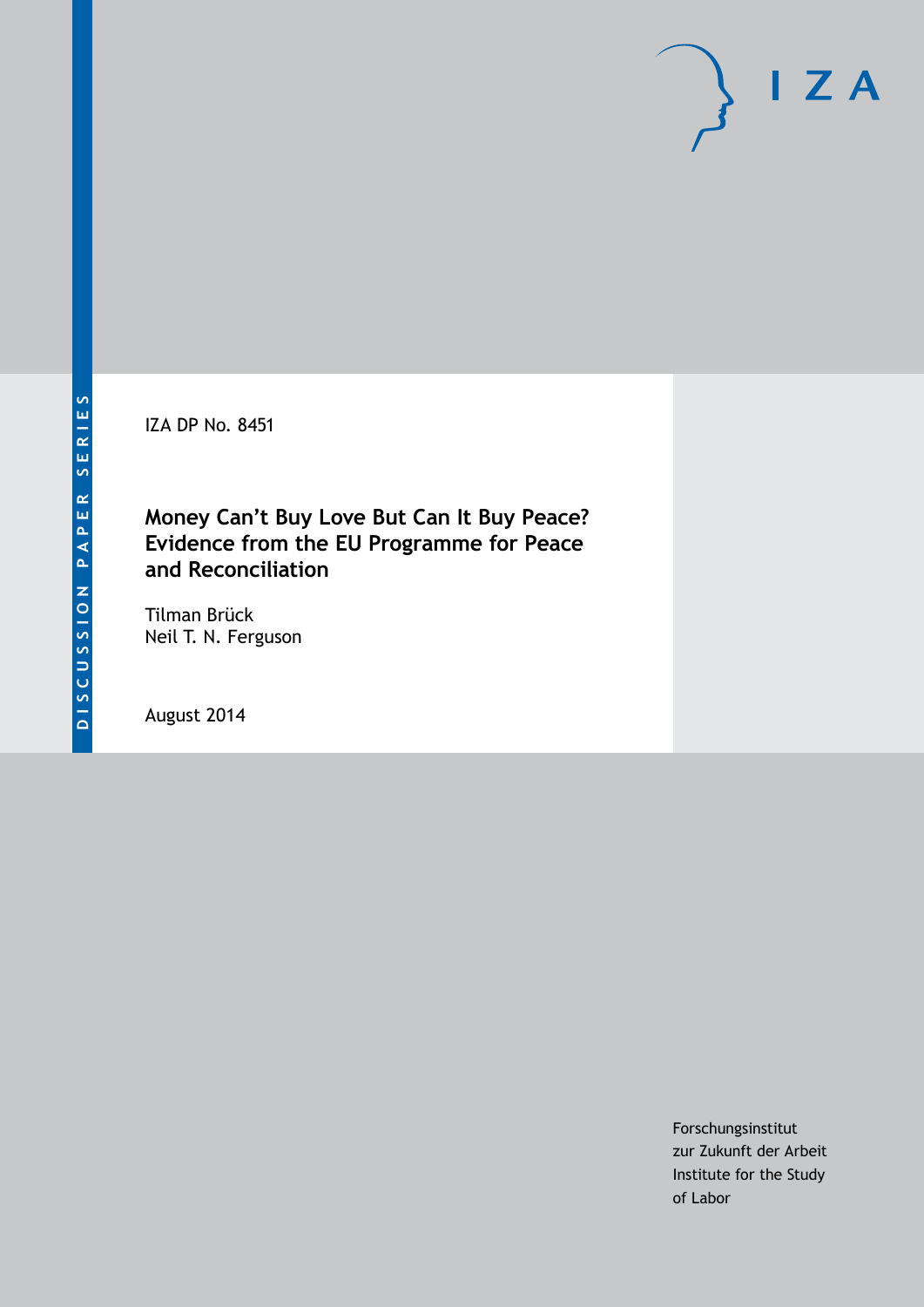# **Money Can't Buy Love But Can It Buy Peace? Evidence from the EU Programme for Peace and Reconciliation**

### **Tilman Brück**

*SIPRI and IZA*

#### **Neil T. N. Ferguson** *SIPRI*

Discussion Paper No. 8451 August 2014

IZA

P.O. Box 7240 53072 Bonn **Germany** 

Phone: +49-228-3894-0 Fax: +49-228-3894-180 E-mail: [iza@iza.org](mailto:iza@iza.org)

Any opinions expressed here are those of the author(s) and not those of IZA. Research published in this series may include views on policy, but the institute itself takes no institutional policy positions. The IZA research network is committed to the IZA Guiding Principles of Research Integrity.

The Institute for the Study of Labor (IZA) in Bonn is a local and virtual international research center and a place of communication between science, politics and business. IZA is an independent nonprofit organization supported by Deutsche Post Foundation. The center is associated with the University of Bonn and offers a stimulating research environment through its international network, workshops and conferences, data service, project support, research visits and doctoral program. IZA engages in (i) original and internationally competitive research in all fields of labor economics, (ii) development of policy concepts, and (iii) dissemination of research results and concepts to the interested public.

IZA Discussion Papers often represent preliminary work and are circulated to encourage discussion. Citation of such a paper should account for its provisional character. A revised version may be available directly from the author.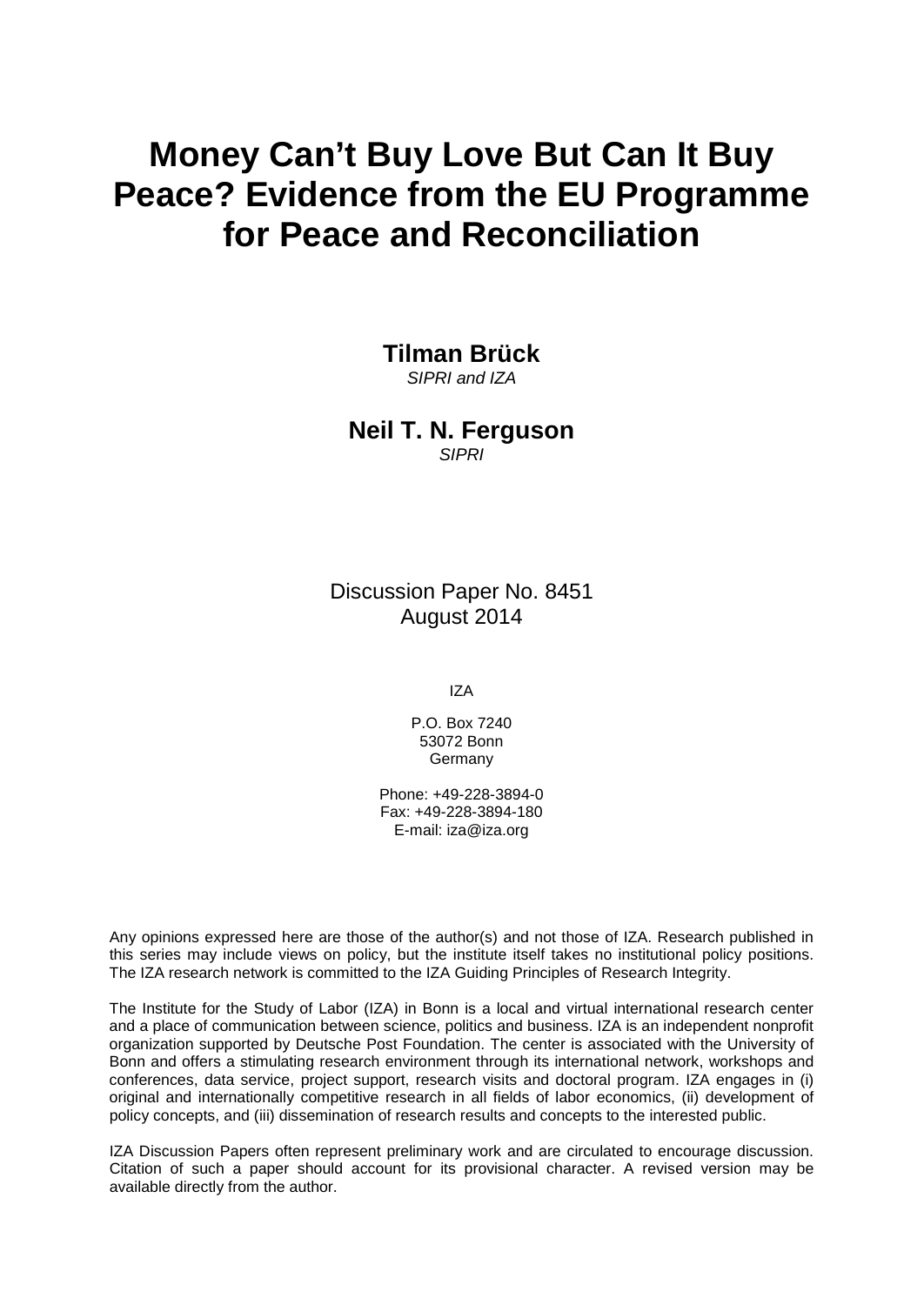IZA Discussion Paper No. 8451 August 2014

# **ABSTRACT**

### **Money Can't Buy Love But Can It Buy Peace? Evidence from the EU Programme for Peace and Reconciliation**

In 1998, the Good Friday Agreement concluded a period of violence in Northern Ireland yet the scars of the conflict remained prevalent in the political landscape. Rival communities remained divided, economic performance was poor and intercommunity tensions frequently manifested. In a bid to reinforce progress towards a peaceful and stable society, over €1bn of public money was spent between 2000 and 2006 on small-scale community and business ventures. Despite the scale of expenditure, however, little rigorous effort has been made to test the success of the programmes. Splitting Northern Ireland into 582 electoral wards, we merge individual-level on perceptions of neighbourhood quality from the British Household Panel Survey with detailed PEACE II accounts. Noting potential selection and omitted variables biases, we implement two-stage random effects models and show that neither level of spending, nor number of projects, in a region is associated with improvements in perceptions of neighbourhood quality.

JEL Classification: D74, F35, H56, I38, O18

Keywords: aid intervention, peacebuilding, terrorism, political violence, Northern Ireland, PEACE II, EU Structural Fund, The Troubles

Corresponding author:

Neil T. N. Ferguson Stockholm International Peace Research Institute (SIPRI) Signalistgatan 9 SE-169 70 Solna Sweden E-mail: [ferguson@sipri.org](mailto:ferguson@sipri.org)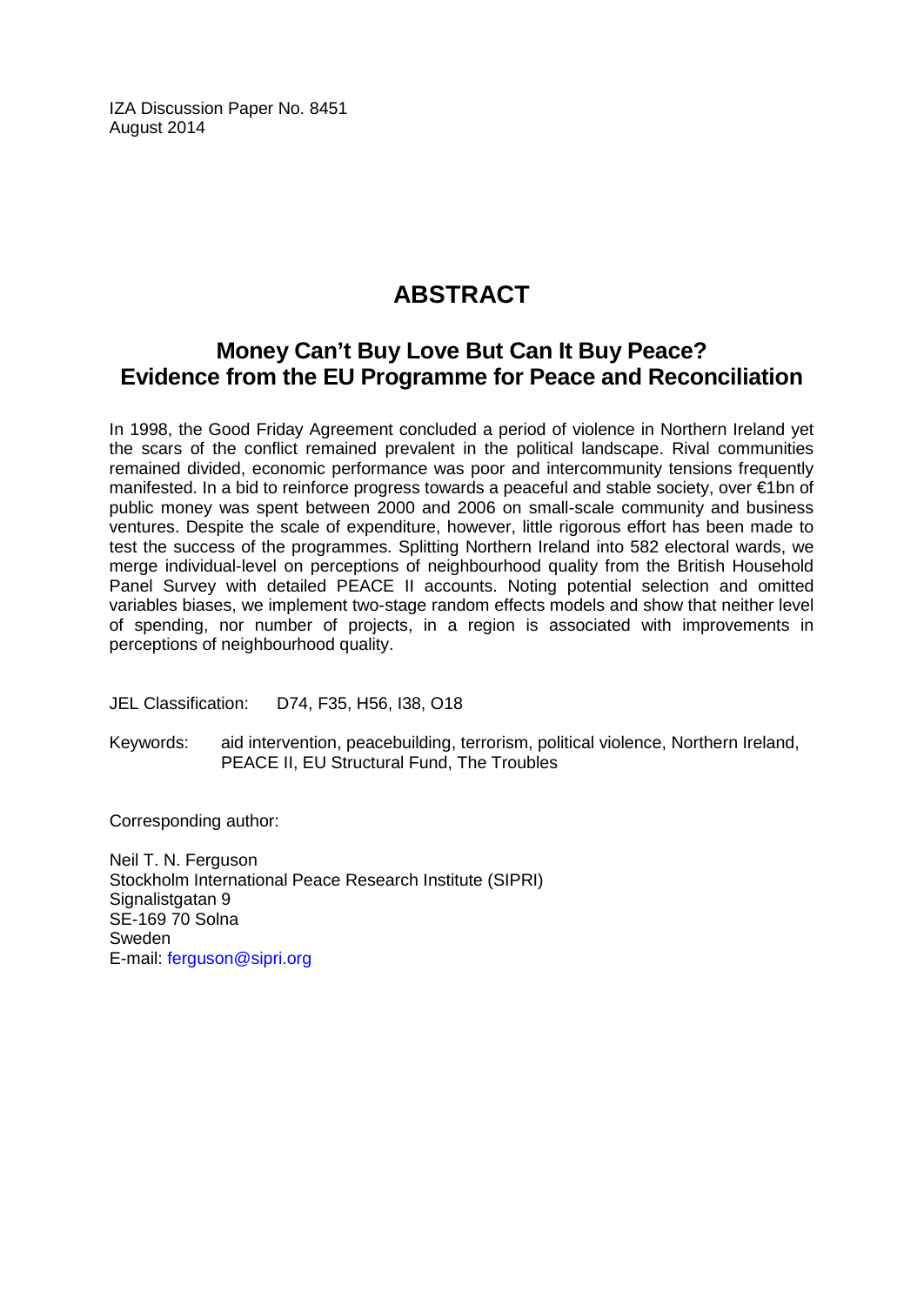#### **Introduction:**

The signing of the Belfast Agreement on Good Friday 1998 is widely seen as the final act in the long process to bring peace to Northern Ireland. Despite the end of violence, however, the ethno-nationalist divisions that, in part, caused the outbreak of violence (Darby, 1995) remained prominent. Protestant and Catholic children, for example, were educated separately and a snake of "peace walls" physically divided the two communities in Belfast and other urban centres. Notwithstanding these issues, the period immediately following the signing of the Agreement remained one of hope and attention quickly turned to building a sustainable peace and future prosperity for Northern Ireland. In addition to the Track I political talks, therefore, a funding stream for so-called Track III diplomacy was developed; the European Union Programme for Peace and Reconciliation in Northern Ireland and the Border Region of Ireland 2000-2006 – more succinctly known as PEACE II. Funding was, predominantly, given to small-scale community led projects expected to have localised impacts, with a stated aim of, "[encouraging] progress towards a peaceful, stable society and [to] promote reconciliation." To this end, over €1bn was spent, amounting to almost €500 per capita in Northern Ireland and the six border counties  $-$  a sum more than double the UN's peacebuilding budget for the same period.<sup>1</sup>

Despite the extent of this spend and the number of projects funded, however, little meaningful effort has been made to evaluate the success of the programme. To date, no research has linked spending to the perceptions of individuals living in the treated regions, for example. Thus, it remains unclear if the spending of  $£1$ bn of taxpayer money had the desired effect of building peace and improving the economy of Northern Ireland. This article tackles these issues by asking the underlying research question about whether or not the PEACE II programme had a demonstrable impact on the perceptions of those living in treated regions. In doing so, we provide the first rigorous quantitative evidence on the effectiveness of the programme. By extension, we ask a second and nobler question about the possibility of building lasting peace and improving cross-community social interactions through financial expenditures. To answer these questions, we employ data on individuals' perceptions of the quality of their neighbourhoods. We source this data from the British Household Panel Survey and match them to PEACE II spending at ward level in Northern Ireland.

Noting potential biases, due to the non-random nature of the expenditure<sup>2</sup> and individual and neighbourhood unobservables, we employ a series of random effects (RE) and instrumental variables (RE2SLS) approaches. Our initial RE specification suggests a positive and significant association between latent perceptions of neighbourhood quality and PEACE II spending. Using the

 $\overline{a}$ 

<sup>1</sup> See: http://www.unpbf.org/donors/key-figures/

<sup>2</sup> Rather than being randomly assigned across Northern Ireland and the border counties, PEACE II funded projects on quality and expected impact, which were assessed against a set of objective criteria. It is, therefore, highly likely that there are significant differences between the regions that received the treatment and those that did not.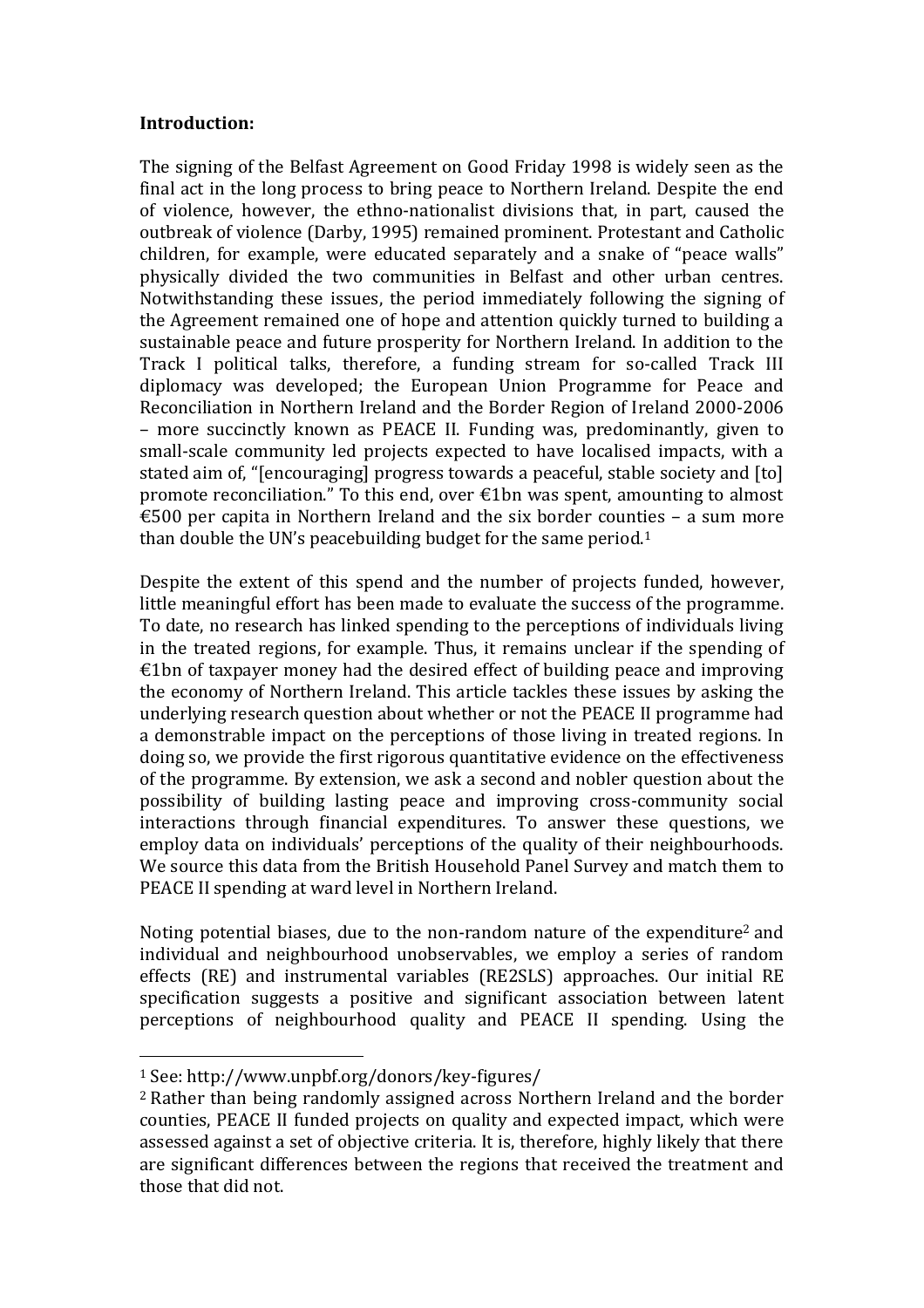geographic variation of historical violence in Northern Ireland as a valid instrument, however, we show that once biases are accounted for this effect disappears. These findings suggest that, rather than having the desired impact of improving an array of neighbourhood indicators, PEACE II spending only reached areas where such indicators were already elevated. This calls into question both the success of the programme and the "open competition" model by which funding decisions were taken. The unconditional correlation between spending and neighbourhood deprivation, for example, is only 16%. In contrast to this, recent evidence (Ferguson and Michaelsen, 2013) has shown that the most deprived neighbourhoods in Northern Ireland are those that suffered the highest violence in the past. It is not unlikely that these same neighbourhoods are those that would have benefitted most from receipt to PEACE II funds, yet our findings show that this was not the case.

The rest of this article is structured as follows; in Section 2, we provide a brief history of the conflict in Northern Ireland and information on PEACE II spending. We follow this with a literature review in Section 3. We discuss data and methodology in Sections 4 and 5 and finally, present our results and conclusions in Sections 6 and 7.

#### **Northern Ireland, the Border Counties, the Troubles and PEACE II:**

In July 1969 a Catholic civilian, Francis McCloskey, was killed during street disturbances in Dungiven, County Derry. Sutton (1994) suggests that the death of Mr McCloskey was the first fatality that directly pertained to the conflict in Northern Ireland. This death would herald an era of low-intensity, paramilitary, violence that would last for almost 30 years and would claim the lives of in excess of 3,500 individuals. With over 50% of the victims civilian, the conflict pitted British securities and two rival sets of paramilitaries, Loyalists and Republicans, against each other in two parallel conflicts (Ferguson, 2012). Although significant discussion surrounds the causes of the outbreak of conflict and the intensity of violence thereafter, two major triggers frequently arise in the literature. The likes of Darby (1995, 2003) links the onset of violence to centuries old ethno-nationalist tensions between the Protestant and Catholic communities. These tensions can be traced as far back as the Plantation of Ulster, which began in 1609 and saw British Protestant landowners implanted in the province. Economic causes are also commonly espoused, however. Fitzduff and O'Hagan (2009), for example, link the onset of violence to real and perceived inequalities between the communities while Honaker (2010) links the intensity of violence to changes in individual opportunity over time.

In 1994, violence in Northern Ireland officially ended when ceasefires were called by nearly all of the main militant organisations. These ceasefires laid the foundations for the multiparty political talks that, eventually, led to the signing of the Belfast Agreement in 1998. Despite the cessation of open conflict, however, both the ethno-nationalist divisions and reduced economic opportunity that precipitated the Troubles remained. Northern Ireland's economy lagged behind that of mainland Great Britain, for example and inter-community tensions remained easily visible. Education and neighbourhood demographics were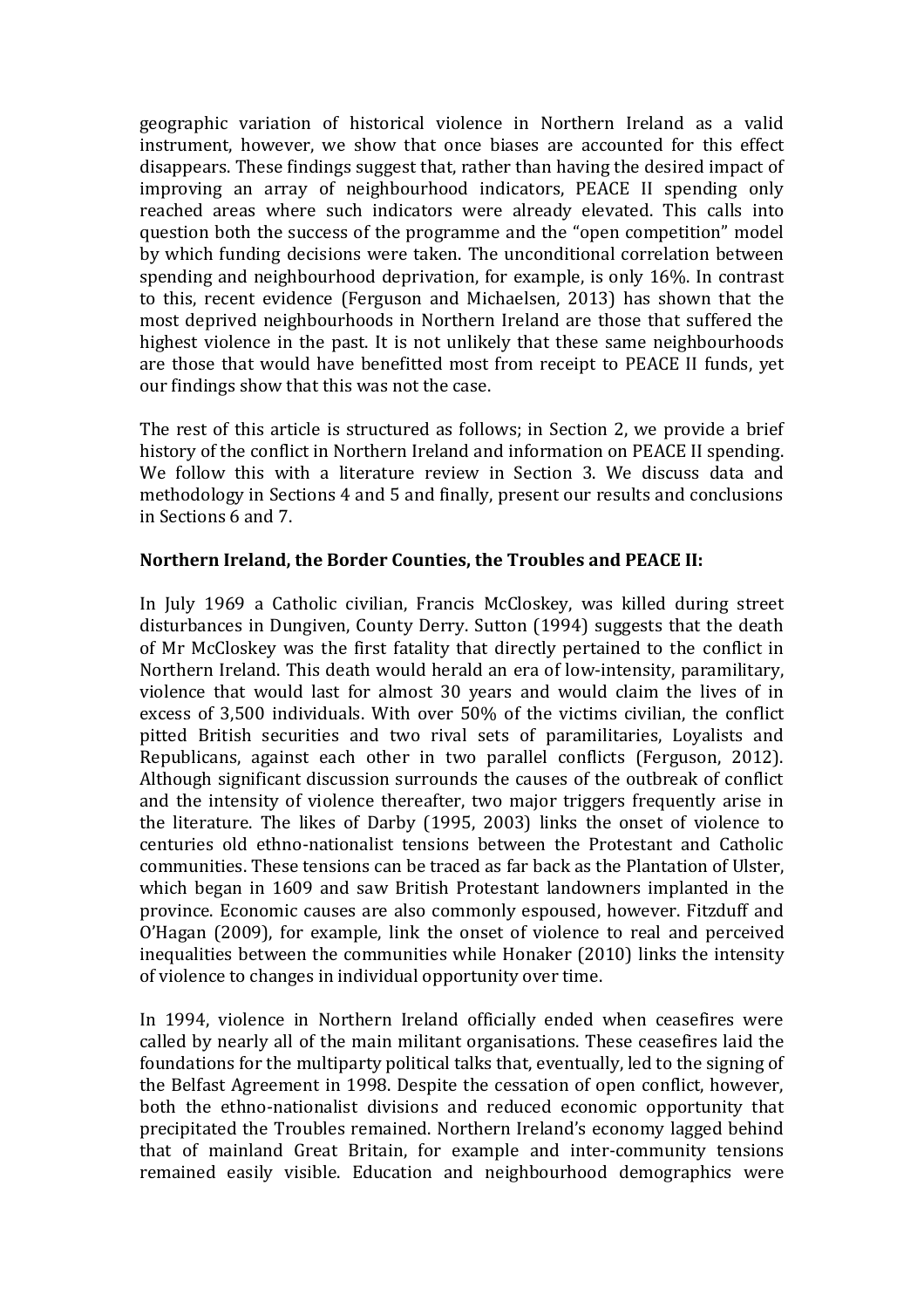broadly divided along religious lines, whilst communities in urban areas were often physically separated by so-called "peace walls". Even support for the Agreement itself was divided along ethnic lines with 95% of Catholics but only 55% of Protestants voting in favour of ratification (ARK Northern Ireland).

In order to overcome these endemic divisions and the expectation that they could act as a barrier to long-term peace, a series of EU programmes were developed. Designed to augment the Track I political process by encouraging community participation in Track III diplomacy, they have seen in excess of  $\epsilon$ 2bn spent in Northern Ireland and the border counties. While political progress at the time was apparent, with the Democratic Unionist Party the only mainstream group to oppose the peace process, improvements at the grassroots level were more stilted. The focus of these programmes was to stimulate reconciliation and progress at this level, in order to reinforce the high-level political progress. In the case of PEACE II, this focus translated itself into an attempt to directly involve individuals and communities in the transformation of Northern Ireland from a conflict-affected state into an "outward and forward looking region".

PEACE II, therefore, saw the development of an open competition model that invited bids for funding for projects that would develop "vertical and horizontal capacity" in all social strata (Buchanan, 2008). These projects would aim to have impacts at the highest levels of geographic disaggregation. The open competition drew some 12,000 applications, of which approximately half were funded. Some 4,000 of these projects were delivered in Northern Ireland, of which 90% were expected to have impacts that did not extend beyond the boundaries of a single electoral ward. Given the historical context of the causes of conflict, a vast majority of the funded projects were designed to lead to improvements in one of two general areas. The first grouping of funded projects were designed to improve the local and general economic performance of Northern Ireland, reducing inequality and increasing opportunity. The second aimed to address the underlying societal divisions that were present before the conflict and which were part of its legacy. To this end, five specific priorities were developed:

- Realising the economic opportunities developed by the peace process
- Social integration, inclusion and reconciliation, with priority given to vulnerable groups in the areas worse affected by the conflict, interface areas and areas where community infrastructure is weak
- Locally-based regeneration and development strategies
- Promoting an outward and forward-looking region by encouraging dialogue with other EU regions on economic, social and environmental issues;
- Economic, social and cultural cross-border cooperation.

In order to evaluate these programmes and to oversee their implementation, the Programme Monitoring Committee (PMC) was established and met regularly to discuss progress and performance. Specific details of these evaluations, however, are difficult to establish. Indeed, despite the whole operation of PEACE II, from the first successful application to the completion of the final programme, occurring over an entire decade, specific and open academic focus, particularly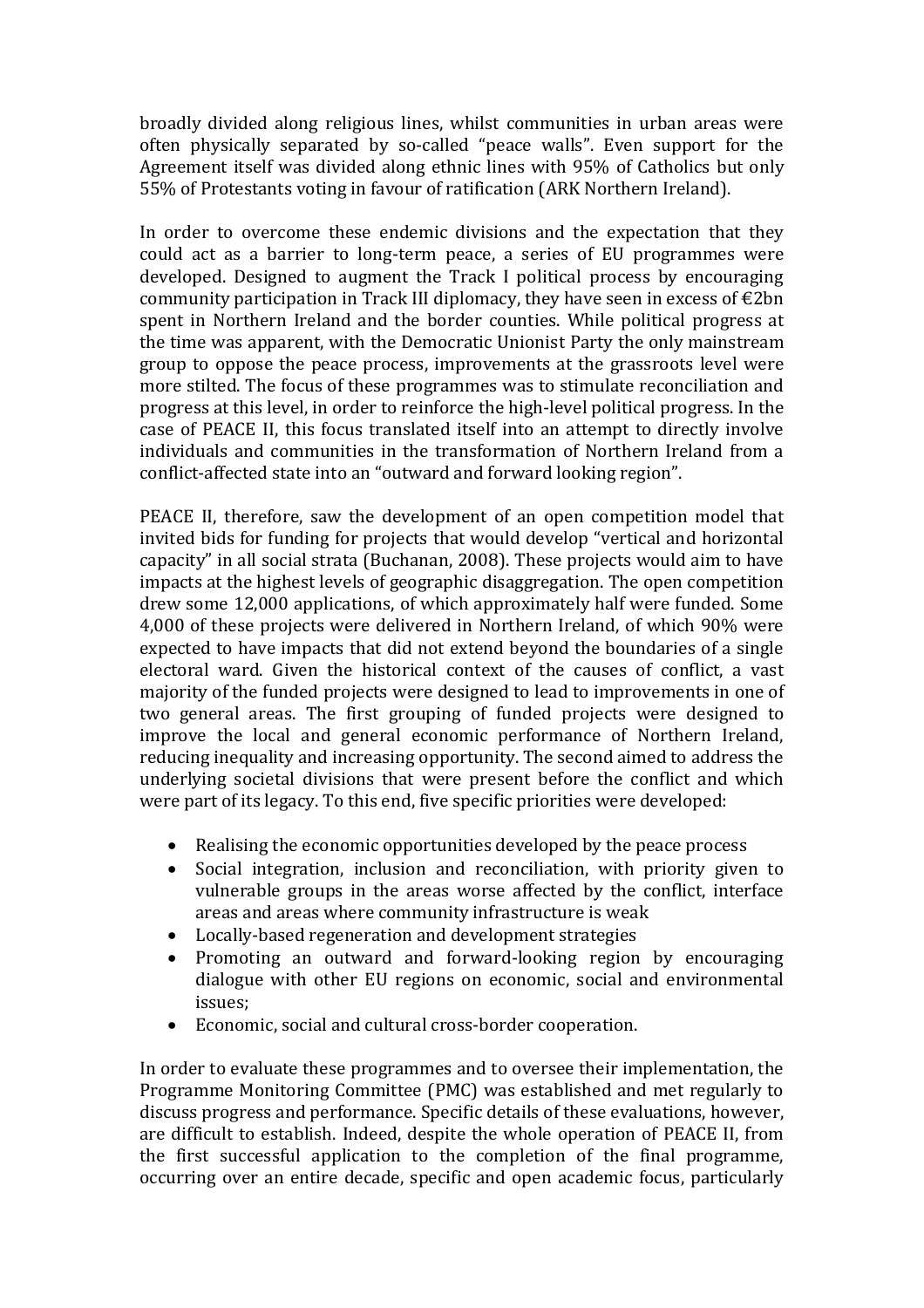that concentrating on the success or impacts of the programme, is noticeably lacking. This article is the first to fill this alarming knowledge gap by conducting an *ex post* impact evaluation of the PEACE II programme.

#### **Literature:**

Traditional impact evaluation studies, particularly those focusing on the effectiveness of peacebuilding programmes, tend to follow rather specific experimental techniques. Typically, these approaches randomise a standard treatment, such that on average there should be no other observable differences between the receivers and the rest of the population. In such cases, therefore, studying the outcomes of those who received the treatment compared to those who did not can causally measure the impact of the intervention. A fuller discussion of these methodologies can be found in, for example, Gaarder and Annan (2013). Following such approaches, the success of peacebuilding programmes is often established in the literature. Such results, however, are most commonly based on observed improvements in easily measurable and objective outcome variables, such as education enrolment, labour force participation or income. Blattman and Annan (2011), for example, study the reintegration of ex-militants in Liberia and show significantly improved outcomes for those who received the treatment relative to those who did not. Gilligan et al. (2013) show similar effects for ex-combatants in Burundi, with participants showing significantly lower incidences of poverty.

Comparatively fewer programmes have sought to measure changes in individual perceptions as a result of peacebuilding programmes, however. In most cases such changes may be the overarching aim of the intervention and, therefore, studying them remains highly desirable. Improved perceptions of out-groups, for example, is likely to result in higher cross-community cohesion, which is a fundamental building block for stable and sustained peace. Fearon et al. (2008) suggest two main reasons for the absence of such information, however. First, if programmes are implemented in communities with greater or weaker cohesion than average, then comparison of outcomes will lead to inaccurate estimates of the programme's effects. Second, individual perceptions and patterns of social cooperation are difficult to measure, particularly in comparison to the more objective measures discussed in the previous paragraph. Fearon et al. (2008) overcome these complexities by randomising a treatment and adopting behavioural game theory techniques. In doing so, they show a positive impact of a community-driven reconstruction programme in the Democratic Republic of the Congo. This work shows increased community cohesion as a result of the programme but only weak evidence of improvements in material wellbeing. Similarly, Malhotra and Liyanage (2005) show positive effects on empathy towards out-groups due to attendance at peace-workshops in Sri Lanka.

Despite the massive extent of PEACE II expenditure, as noted in Buchanan (2008) alarmingly little work has set about evaluating the impact of the programme in the ways discussed above. Indeed, beyond a few mentions in passing (e.g. Arthur, 2000; Tannam, 2006, 2007; Hayward, 2007a, 2007b; O'Dowd and McCall, 2007), PEACE II appears to be almost entirely absent from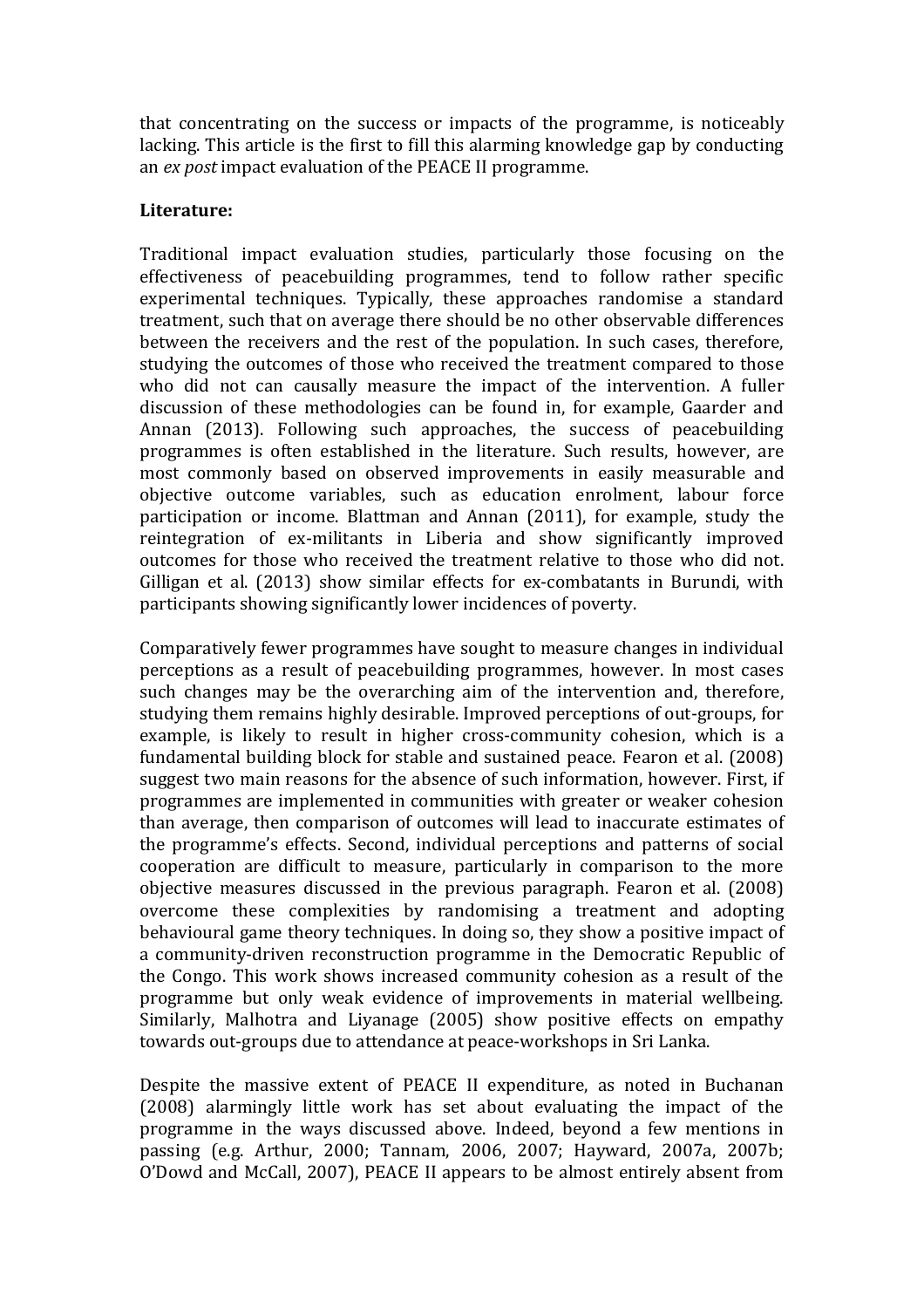academic discourse. To our knowledge, only two works, The Northern Ireland Attitudinal Survey (NIAS, 2005) and Byrne et al. (2009) touch on aspects of the effectiveness of PEACE II. NIAS (2005) collected a one-shot dataset from individuals in Northern Ireland and the border countries in 2004. This survey collected data on individuals' responses to a series of questions regarding their attitudes towards members of different communities. It did not, however, link the perceptions of individuals to the locations in which the spending took place. Rather, it compared the responses of individuals who had voluntarily been involved in PEACE II projects with those of individuals who had not.

The results of NIAS (2005) report that those who were involved in programme projects are more positively disposed to members of other communities than those who were not. Despite NIAS' (2005) suggestions of success, however, its approach raises significant selection bias concerns. Individuals who volunteer to be involved in peacebuilding programmes are already likely to feel more positively disposed towards members of other communities, for example. Given such biases and the one-shot nature of the data collected, it is therefore impossible to attribute causality for such "improved" perceptions to PEACE II. In order to overcome these methodological flaws, Byrne et al. (2009) collected data from 98 interviews conducted with community leaders in Belfast, Derry and the border area. Respondents were questioned on their perceptions of changes in cross-community contact and typically reported positive impressions as a result of the presence of PEACE II projects. This work, however, only indirectly measures the impacts of the projects and, once more, fails to link perceptions of individuals to the locations in which spending took place. Thus, whilst the programme is reported to have achieved the stated goals in the literature to date, knowledge gaps remain. These gaps are particularly apparent in the failure of the literature to link individuals, and their perceptions, to spending in the regions in which they live, as is more typical of the impact evaluation literature.

To address this issue, we draw on observable data collected at disaggregated geographic levels in Northern Ireland and present a robust evaluation of the programmes. In doing so, this article constitutes the first attempt to analyse the effects of PEACE II in a rigorous quantitative manner.

#### **Data:**

The lack of an inbuilt quantitative evaluation strategy within PEACE II is both a major limiting feature of the programme design and a profound encumbrance to researchers. No metrics were specifically designed to measure the outcomes of the programme and little specific data has been collected. Similarly, programme funds were not randomly assigned across Northern Ireland and the border counties but, rather, were spent in a more strategic manner. Thus, our *ex post*  impact evaluation lacks both the randomisation of treatment suggested as desirable in Gaarder and Annan (2013) and the ability to use specific data sources or experimental approaches as in Fearon et al. (2008). Instead, we must rely on less well-established techniques and the use of non-specific individuallevel data. We propose that elevated perceptions of latent neighbourhood quality act as a strong proxy for the expected improvements in both local social cohesion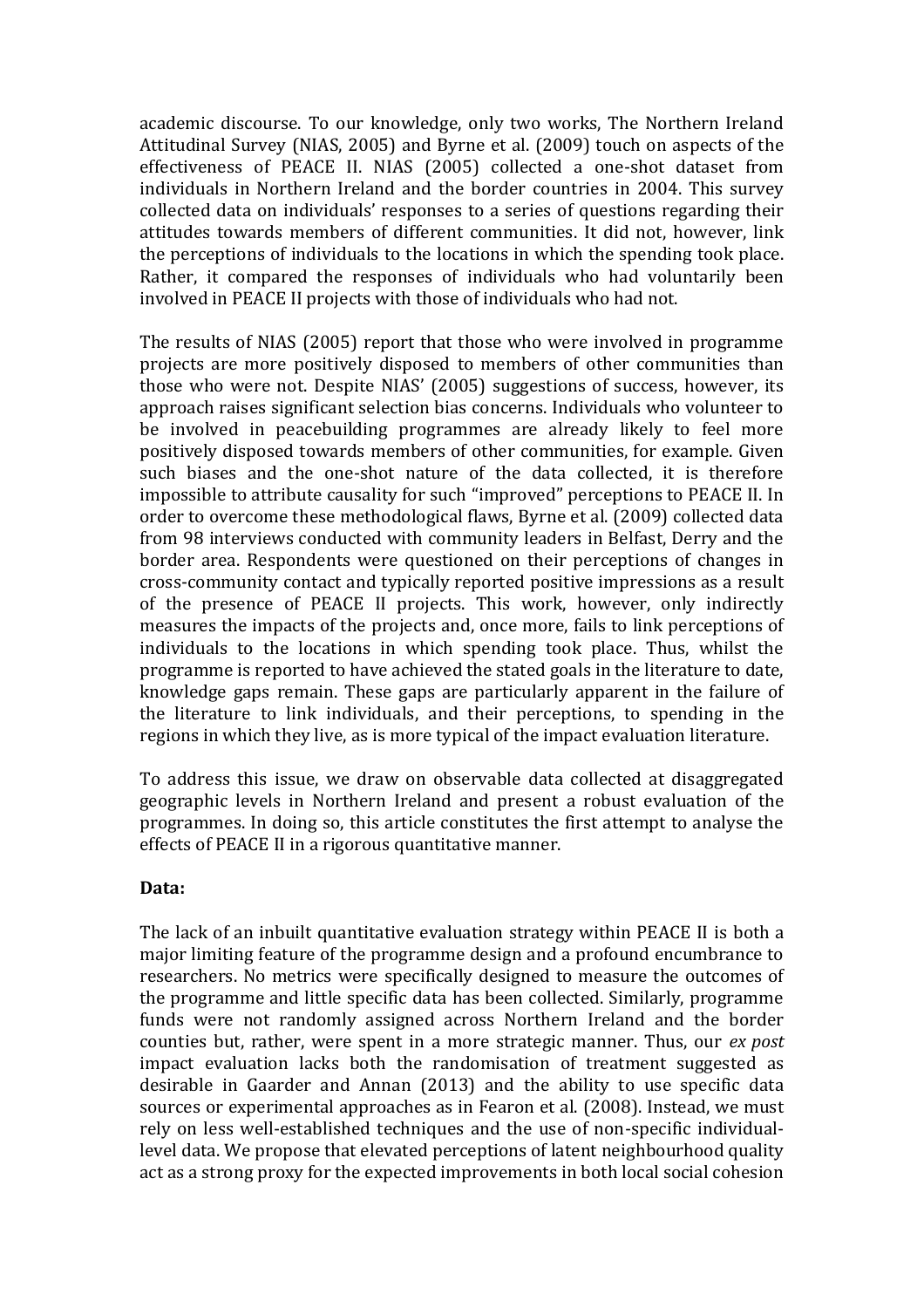and local economic performance that PEACE II aimed to have. Given the lack of comparable geographic units and data sources across the Irish border, we choose to focus on Northern Ireland, where about two thirds of PEACE II projects were located and where over 70% of programme spending was allocated.



Figure 1: PEACE II spending by electoral ward. Source: Authors' construction of PEACE II monitoring committee data.

We source our data on perceptions of latent neighbourhood quality from the British Household Panel Survey (BHPS). The BHPS is an annual survey of individuals throughout the United Kingdom and has collected data in Northern Ireland since 2001. The survey is conducted with approximately 3,500 individuals in 2,000 households in Northern Ireland and is representative at this level. We use a subsample of the full data available from the BHPS that runs from 2001, which is the earliest available year of data until 2007, the year after PEACE II formally ended. This gives an unbalanced panel of *n* x *T* = 11,664 individualyears sourced from 523 of Northern Ireland's 582 electoral wards.

We focus on two questions of interest in the survey. The first asks individuals whether or not they like the neighbourhood in which they live. The second asks individuals about whether or not they would like to move house. We believe these questions to be the best source of data currently available for this analysis. First, given the failure of PEACE II to collect specific data, few alternatives are available. Secondly, given the various priorities of PEACE II spending and the dual approach of economic renewal and improvements in social cohesion, we require a measure that should be influenced by all strands of the programme.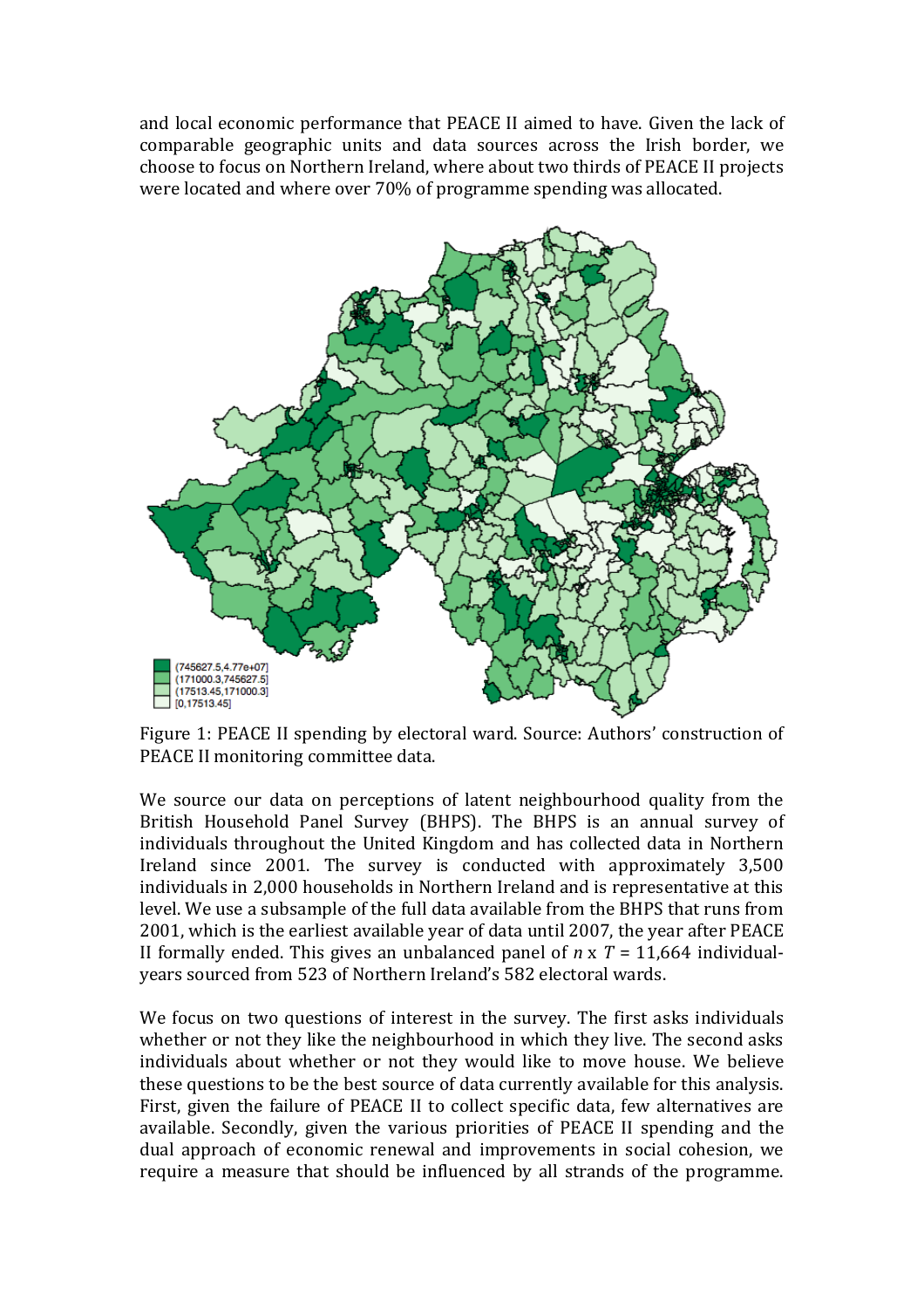Measures of neighbourhood quality should increase equally with economic improvements as social improvements, suggesting the suitability of these measures for our purposes. Due to the incredibly low variation in responses to the first of these questions, we use the latter for our main analyses.

In doing so, we follow the residential mobility literature, which can be traced as far back as Speare (1974). Speare (1974) shows that residential satisfaction, including perceptions of latent neighbourhood quality, act as intervening variables in individuals' desire to move home. Furthermore, he suggests that once all other intervening variables are accounted for, the residual will measure individuals' perceptions of neighbourhood quality. Throughout the literature, a number of other intervening variables are mooted including; housing tenure and employment status (Böheim and Taylor, 2003), housing quality (Clark and Huang, 2004) and individual characteristics, including age, gender and education (Zaiceva and Zimmermann, 2008). By controlling for these individual and locational heterogeneities, we therefore transform individuals' desire to move home into a solid proxy of neighbourhood quality perceptions. We link these perceptions to the regional variation in PEACE II spending, shown in Figure 1. Should PEACE II have proven successful, the presence of either spending or projects in a location should then drive improvements in perceptions.

The BHPS also includes information on the other intervening variables of interest defined throughout the long residential mobility literature. In addition to our measure of neighbourhood quality, therefore, we garner all of the necessary individual-level information, including; age, gender, employment status, education, housing tenure type, whether or not an individual has moved house in the past year, etc. We also source information on the quality of the residence in which an individual lives and the quality of the area immediately surrounding a residence from this survey.<sup>3</sup> We augment these measures with a measure of deprivation sourced from the Northern Ireland Statistical Research Agency (NISRA), which controls for the impacts of seven deprivation domains.

We geographically disaggregate this information to the electoral ward in which an individual lived at the time the survey interview was conducted. We match this data to a detailed database of all 12,000 applications for PEACE II funding.<sup>4</sup> This database includes information on whether or not the application was successful, how much funding was given to each project and the location(s) in which the project was expected to have impacts. We restrict our interest to successful applications from Northern Ireland and to those that were expected have an impact within a single electoral ward. Our final dataset, therefore, includes approximately 85% of the projects that were funded in Northern

<sup>3</sup> We construct two indices that takes a value from 0-5, where 5 is best and 0 worst. The first index is based on responses to a series of questions about the quality of a house, including type of windows, presence of leaks and so on. The second is based on responses to a series of questions regarding anti-social behaviour, light or noise pollution and so on.

<sup>4</sup> We are grateful to the Programme Monitoring Committee of the PEACE II programme for providing us with this data.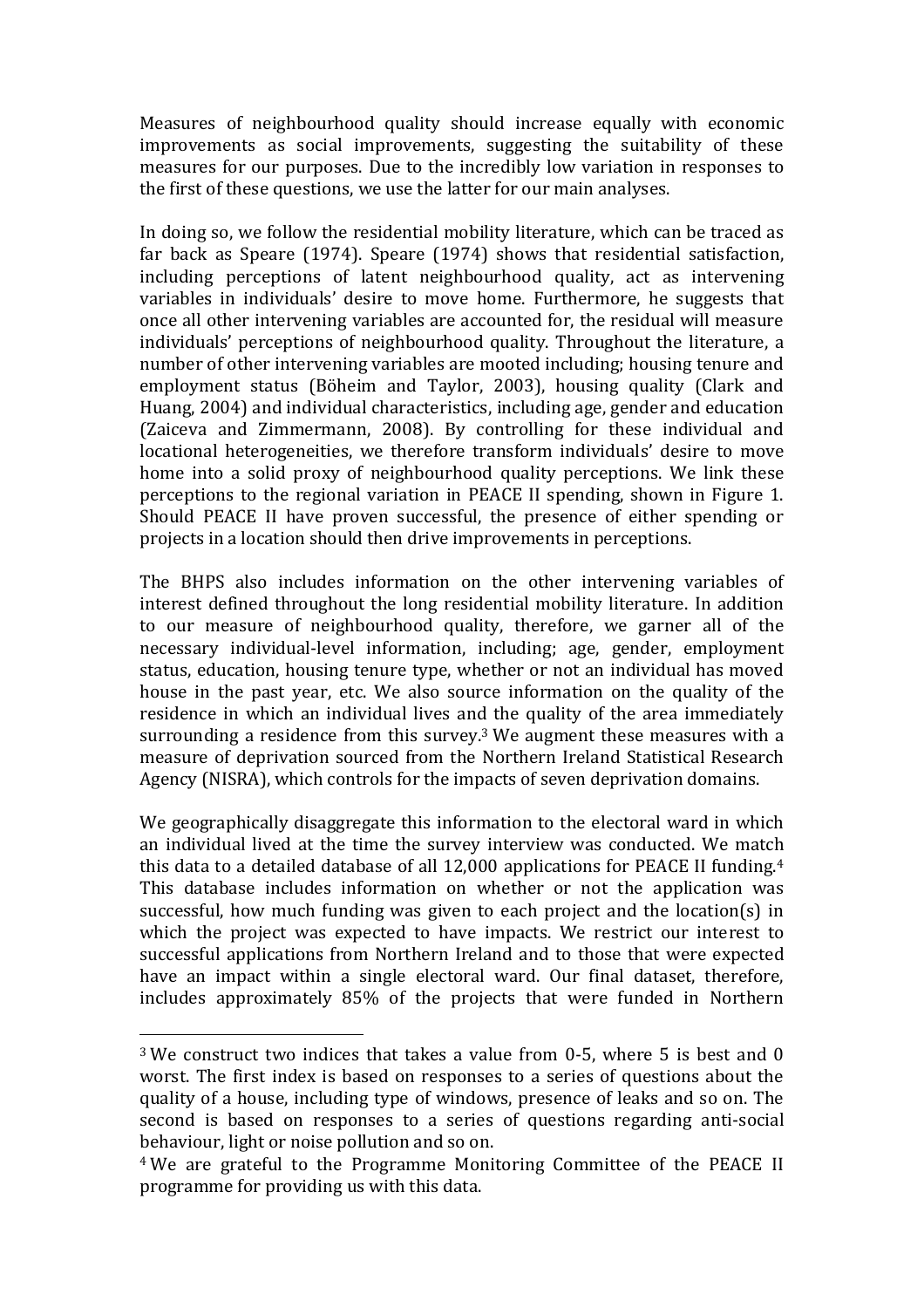Ireland. From this data, we derive two treatment variables; the first is the total expenditure by ward-year. The second is the number of funded projects by ward-year. We derive a contemporaneous measure of spending and a three-year lag of each. We generate this lag for three specific reasons. First, despite the project funding beginning in 2000, our first data observations were only collected in 2001. Inclusion of a lag, therefore, accounts for the left censored spending that would, otherwise, be excluded from our analysis. Second, the announcement of project funding may make little impact as and of itself. The creation of a longer-term lag therefore allows potential measurement of the impact of projects as they "come online". Finally, as suggested by the Special EU Programmes Body (SEUPB) of Northern Ireland, project impacts themselves may only occur in the longer-term. This lag accounts for each of these concerns.



Figure 2: Spatial distribution of historical violence in Northern Ireland. Source: Authors' construction of Sutton (1994).

Due to the method in which funding decisions were taken, significant biases are likely to arise. In order to overcome these biases, we follow an instrumental variables approach, which we discuss fully in the next section. Our analysis shows the spatial distribution of historical violence in Northern Ireland to be a strong and valid instrument for the potentially endogenous treatment variables. We source this violence data from Malcolm Sutton's (1994) index of deaths from the conflict in Ireland, which we geographically disaggregate to Northern Ireland's electoral wards. From this data, we construct two instruments. The first is the variable *deaths*, which is the total number of fatalities that occurred in an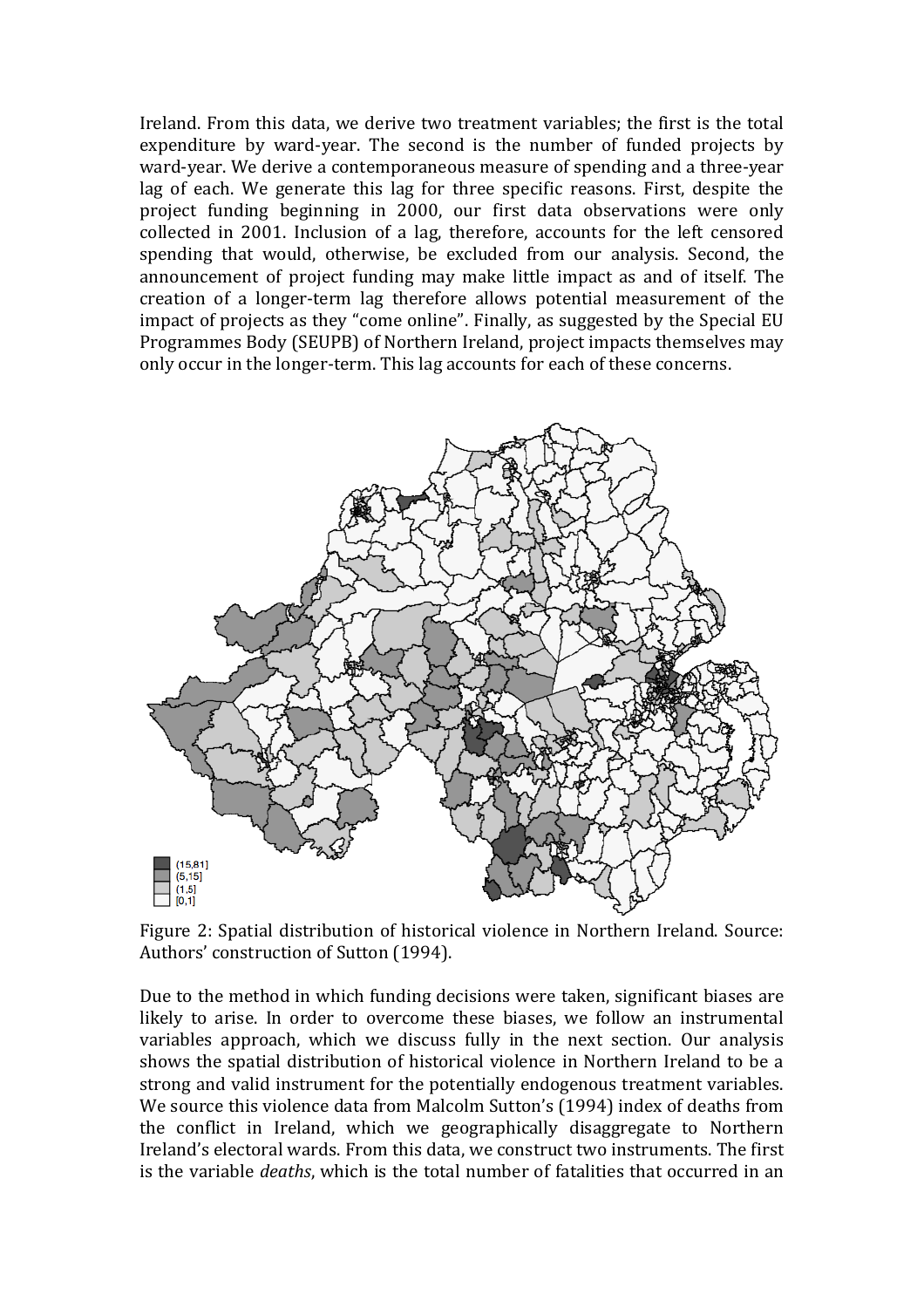electoral ward between the death of Francis McCloskey in 1969 and the Provisional IRA ceasefire in August 1994. As can be seen in Figure 2, there is significant spatial heterogeneity in the intensity of violence. Some 200 wards experienced no fatal violence during the conflict, whilst others experienced in excess of 75 deaths. The second variable we construct is the spatial lag of the *deaths* variable, which we create using a non-truncated inverse distance weighting matrix due to Northern Ireland's small geographic size.

#### **Methodology:**

The open competition model by which funding decisions were taken during the PEACE II programme suggests that it's impossible to believe that expenditure was randomly distributed throughout Northern Ireland. Whilst the selection criteria are relatively objective, the nature of the process suggests significant biases will arise should simple OLS models be followed. For example, should spending be specifically targeted in the lowest quality neighbourhoods in Northern Ireland, OLS models run the risk of falsely reporting a negative impact of PEACE II spending, as it is likely that individuals in these areas perceive their neighbourhoods to be of low quality. Alternatively, however, by asking individuals and groups to come together to submit an application, never mind a successful one, some minimum threshold of community cohesion may already be required. In such situations, neighbourhoods with lower social cohesion are less likely to receive funding than other areas. In this situation, OLS models run the risk of falsely reporting success of the projects, simply because spending more readily reaches neighbourhoods with already-elevated perceptions of quality. *A priori*, we therefore remain agnostic on the direction of such potential biases.

To overcome these biases, we follow an instrumental variables approach as described in, for example, Angrist and Pishke (2009). This approach requires at least one "instrument" that is correlated with each treatment variable but that is uncorrelated with the regression error term. We employ two instruments from the pattern of historical violence during the Troubles, as described in the previous section. Due to the potential for collinarity between these instruments, we employ the third order polynomial of the spatial lag of violence in order to maximise variation between the two measures. In this way, we can write the basic relationship as a hierarchical model:

$$
STAY_{ijkt} = \beta_1 TREAT_{kt} + \beta_2 X_{it} + \beta_3 Y_{jt} + \beta_4 Z_{kt} + u_{it} + v_{jt} + w_{kt} + \epsilon_{ijkt}
$$
 (1)

where; i is the subscript for the individual-level variables, j for the house-level variables and k for the ward-level neighbourhood variables. STAY is a binary variable that determines whether or not an individual wishes to move house at time t, whilst TREAT is the endogenous measure of PEACE II spending / projects in location k at time t. X, Y and Z are vectors of exogenous regressors at individual, house and ward level. u measures unobserved individual heterogeneity, v unobserved house heterogeneity and w unobserved ward-level heterogeneity. Due to the potential for endogeneity bias, where the errors are unobserved but potentially correlated with TREAT, OLS estimates may be biased and inconsistent. In order to overcome the potential bias, we implement an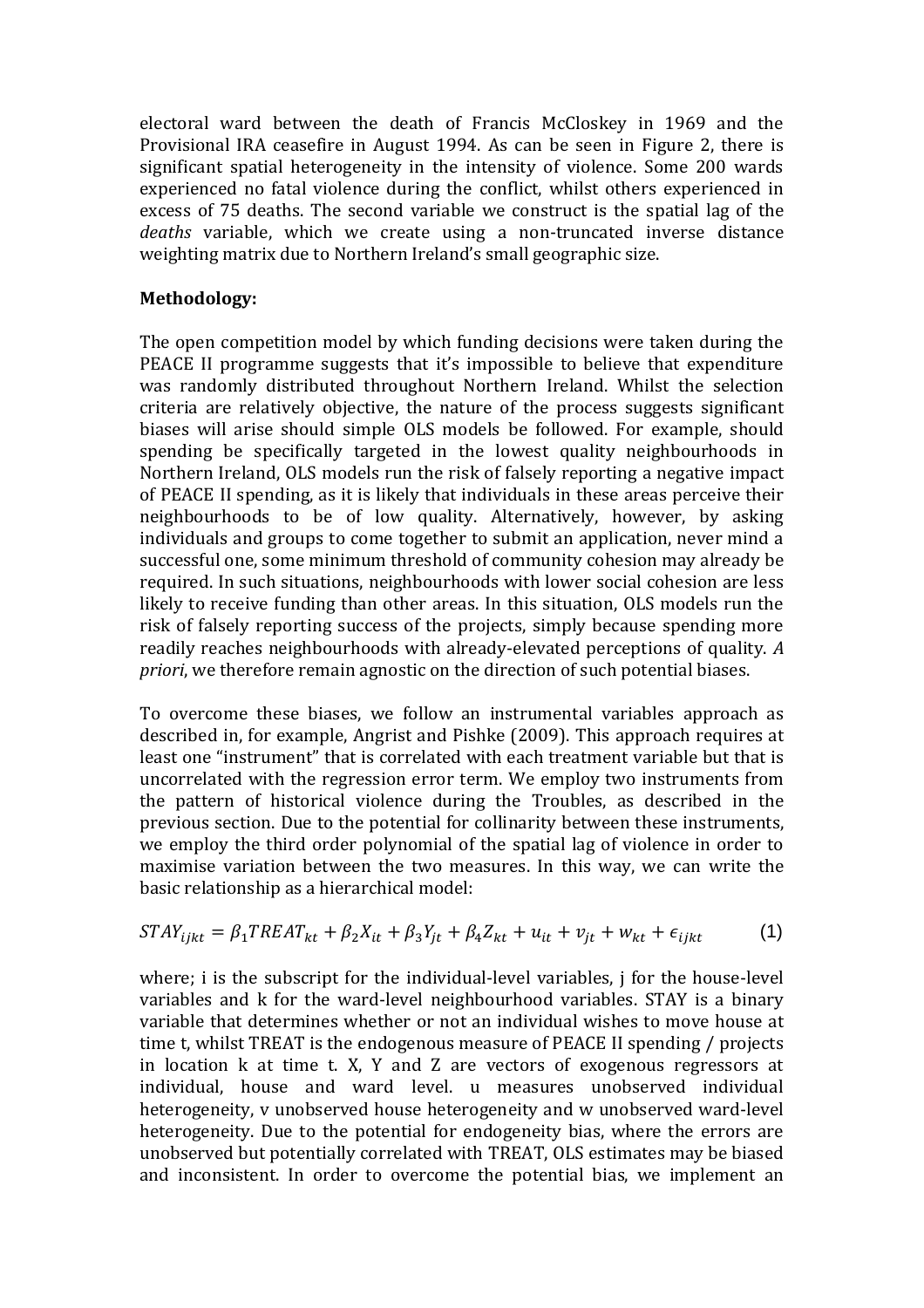instrumental variables approach by regressing the endogenous variable, TREAT on all exogenous regressors, X, Y and Z and on the instruments, denoted IV.

$$
TREAT_{kt} = \alpha_0 + \alpha_1 X_{it} + \alpha_2 Y_{jt} + \alpha_3 Z_{kt} + \alpha_4 IV_k + \eta_k
$$
\n<sup>(2)</sup>

where  $\eta$  is the regression error term and  $\alpha_i$  the regression coefficients.

In order for the instruments to be valid,  $\alpha_3$  must be correlated with the endogenous variable, TREAT but not with the error term in the first stage regression. Put alternatively,  $\alpha_3 \neq 0$  and  $COV (IV, \epsilon) = 0$ . Whilst we show, statistically, that our instruments fulfill the first condition<sup>5</sup>, we can only argue the exclusion restriction qualitatively, as we present a just identified analysis, where the number of instruments equals the number of endogenous regressors.

First of all, given that violence ended 7 to 14 years before our analysis begins, there is no explicit reason to believe that it is a direct determinant of perceptions of current neighbourhood quality. Thus, impacts would need to be more indirect. It is possible, for example, that violence could have created persistent regional deprivation. Similarly, local services may be lacking due to fear of property or livelihood damage, for example. Other factors like high crime rates may be associated with historical violence as former combatants turn to other illegal activities for a livelihood.<sup>6</sup> All of these phenomena are likely to link historical violence to current perceptions of neighbourhood quality. We control for all of these potential indirect effects using the Northern Ireland Multiple Deprivation Measure (NIMDM), however, precluding these sources of instrument invalidity. This measure includes information on seven domains of deprivation; income, employment, education, health, crime, access to services and living environment. Similar controls, such as current employment status, education, tenure type and so on preclude similar effects at individual or household levels. Thus, given the included controls and the use of violence that ended a significant period before our sample, we offer evidence that refutes conceivable sources of invalidity.

Although our treatment variables are time-varying, our instruments are not. Thus, whilst the use of fixed effects approaches might be desirous, we employ random effects approaches in order to account for individual heterogeneities. Given to the nature of our dependent variable, the direct implementation of binary dependent variable IV models may also be desirable but due to computational intensity we use more traditional panel techniques, which still provide unbiased coefficients (Angrist and Pischke, 2009, p. 198). We conduct two main variations of this analysis. The first follows a one-stage random effects approach, whilst the second implements the random effects two least squares model. We present the impact of total regional spending and total number of regional projects, by start year, as our baseline analysis. Given the number of specific measures funded within the programme which may not be expected to have noticeable impacts on perceptions of neighbourhood quality, such as

 $\overline{a}$ 

<sup>5</sup> The Cragg-Donald F Statistic identifies that the instrument is strong, passing the Stock-Yogo threshold at 1%.

 $6$  See, e.g. McElrath et al.  $(2002)$ .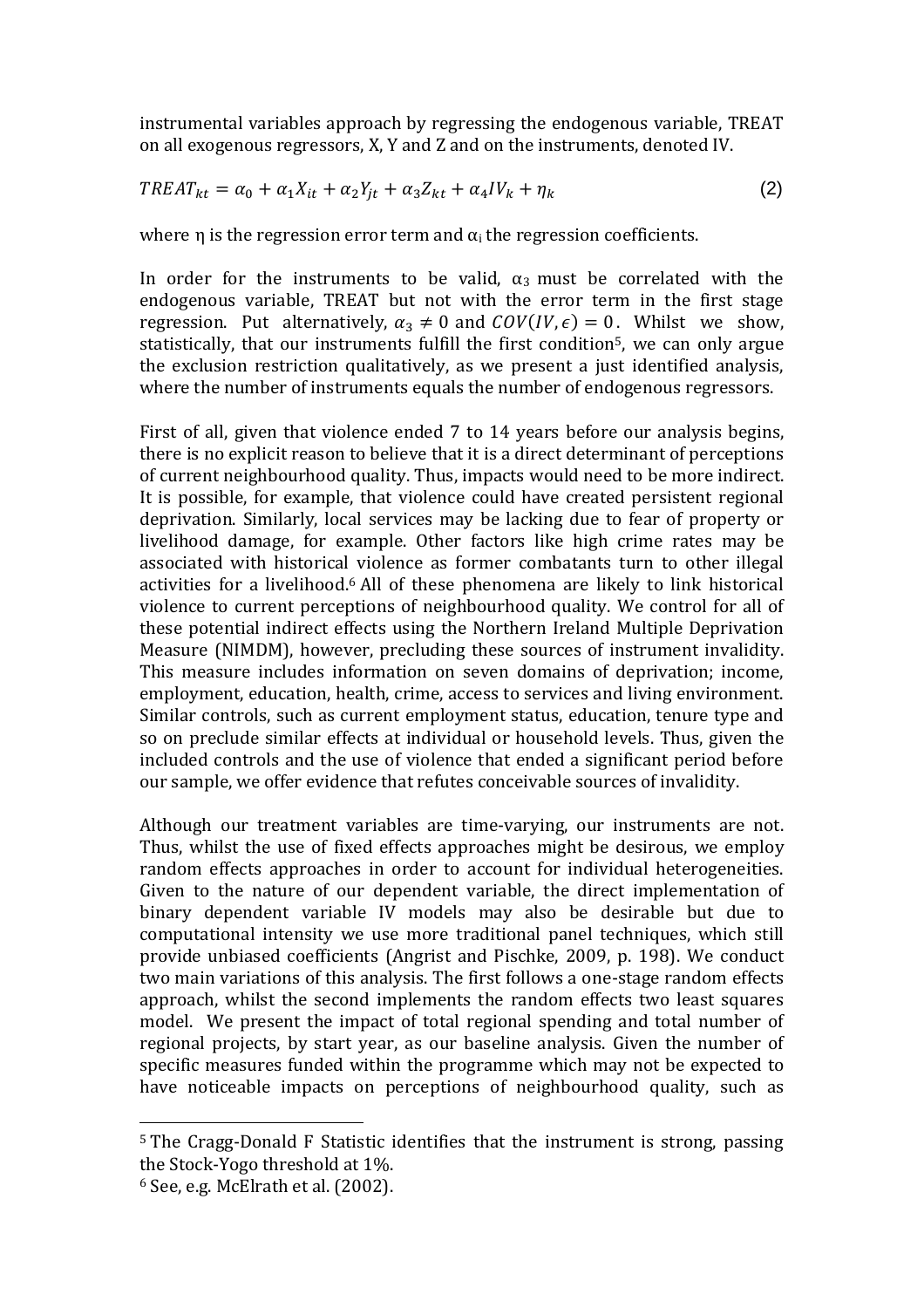stimulation of Northern Ireland's farming economy, robustness checks, supporting our reported findings, are carried out using subsamples of spending. The first subsample focuses on all Priority 2 projects,<sup>7</sup> whilst the second uses a list of projects from a list of specifically selected measures.<sup>8</sup> Spending by end year is also employed. Our final robustness checks vary the form of the independent variables and instruments, with spending per capita and violence per capita used, as well as the use of a three-year lag of spending, rather than the sum total of prior spending.

#### **Results:**

 $\overline{a}$ 

The "first stage" of our results links spatial variation of PEACE II funding to historical regional violence. The results of these artificial first-stages are presented in Column 1 of Table 4 for the *deaths* instrument and Column 2 for the third order polynomial of the spatial lag of the *deaths* instrument (*sldeaths)*. These results show that both instruments are strong predictors of total expenditure, lagged expenditure, total number of projects and lagged total of projects. Perhaps unsurprisingly, this historical intensity of conflict is shown to be a positive and accurate predictor of the locations in which PEACE II projects were funded. In addition to the high correlations depicted in Table 4, the Cragg-Donald F statistic identifies that the instruments are strong enough to identify a causal relationship in the second stage of the regression, passing the Stock-Yogo threshold at 1%. The results of the main analyses are presented in Table 1 for total spending by region and Table 2 for the total number of projects by region.

In Columns 1-3 of Tables 1 and 2, we present the results of our one-stage random effects models with the inclusion of different sets of control variables at the individual, house and local area level. These one-stage analyses suggest a positive and significant impact on our proxy of neighbourhood quality due to contemporaneous PEACE II spending. The insignificant lag of spending suggests no longer-term effects, however. In other words, these results imply that individuals living in the areas that received the highest amounts of PEACE II investment each year have higher perceptions about the quality of their neighbourhood. This effect is more diluted when we look at number of projects, rather than spending. Heterogeneity, both of project types and in the level of financing received by each project, however, suggests this relationship will be noisier and the effects more difficult to ascertain. Despite this, however, the fully controlled one-stage analysis still suggests a significant and positive correlation.

We report the findings from our two-stage models in Columns 4-6 of Tables 1 and 2. In these analyses, where causality is identified using instrumental variables techniques, we see two important changes to the reported effects. The sign of the coefficient changes from positive to negative in these analyses and,

<sup>7</sup> Priority 2 projects are those specifically implemented to promote community cohesion.

<sup>8</sup> These measures were specifically chosen by the authors as those most likely to have specific impacts on perceptions of neighbourhood quality, as they are those specifically directed at improving community cohesion.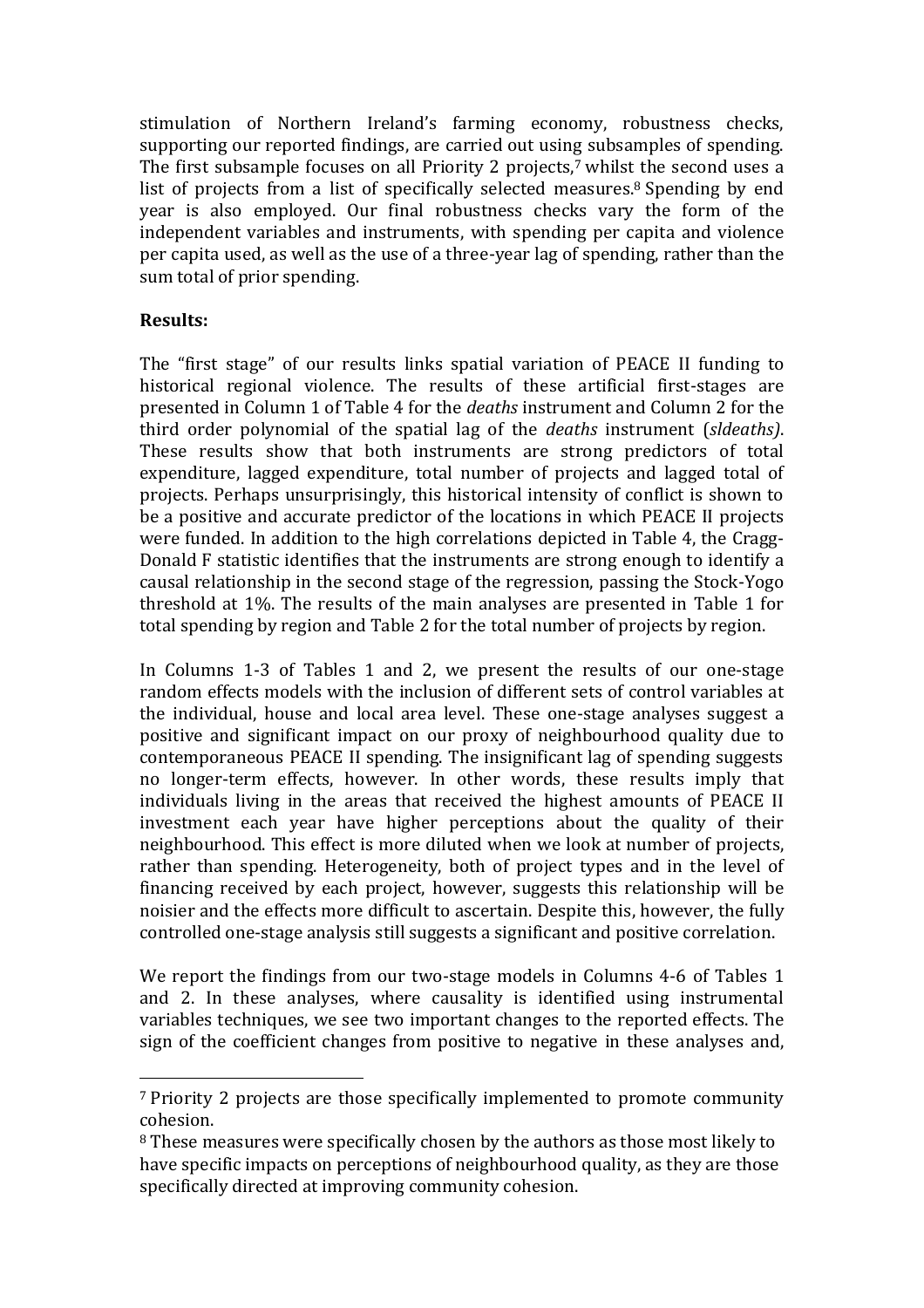more importantly, the outcomes become statistically insignificant. This move from a positive and significant correlation to an insignificant causal relationship confirms one of our hypothesised sources of bias. The open competition model for PEACE II funds appears to have given rise to a situation where individuals in the communities that needed funds the most were also those least capable of submitting successful applications. Put alternatively, our one-stage and twostage models show that individuals in areas that received more funds exhibit higher perceptions of neighbourhood quality than others but that this relationship is not causal. Thus, spending appears to have reached only those communities that exhibited already-elevated perceptions of quality but it does not otherwise play a role in determining individuals' feelings about the neighbourhood in which they live. This assertion is further supported by the fact that our lagged intervening variables of interest are insignificant in all models. This suggests, not only that PEACE II did not necessarily reach the neighbourhoods most in need of support but also that it is not associated with any longer-term improvements in the areas in which projects were funded.

The strength of these findings is supported by the close fit between the results of our control variables and the hypotheses of the geographic mobility literature on which we draw (e.g. Speare, 1974). These findings show that both the significance and sign of these control variables matches the theoretical hypotheses of this literature<sup>9</sup>. Older individuals, for example, are more likely to wish to stay in their current location than younger ones. Similarly, individuals who own the property in which they live are more likely to wish to stay than those who do not. Property size, quality of the property and quality of the immediate surrounding area are also positive and significant drivers of desire to stay. Unsurprisingly, lack of space, population density and regional deprivation all decrease desire to stay. Finally, highly educated individuals are less likely to wish to stay, which fits with a long-line of education research (See: Greenwood, 1969). These findings suggest that our analysis has accurately picked up on the effects we would expect from the geographic mobility literature, supporting our notion, built on this literature, that once such factors are accounted for, desire to stay accurately proxies latent neighbourhood quality.

In the analyses where account for potential sources of bias, we show that there is no causal link between these perceptions of neighbourhood quality and the extent of PEACE II spending in that area. This stands in stark contrast to the theoretical expectations of a programme that expressly sought to improve local economic performance, social capital and cohesion. Whilst it is theoretically obvious why localised development in such phenomena should lead to improved perceptions of neighbourhood quality, these improvements are not realised. Given the nature of the bias we find and the open competition of PEACE II, however, we show that the main driving feature of these results is that funds did not reach the neighbourhoods most in need of them. This selection mechanism does not appear to have correctly identified the regions of Northern Ireland where peacebuilding and economic and community development were most needed. The unconditional correlation between indicators of need as simple as

 $\overline{a}$ 

<sup>9</sup> These results are available on request from the corresponding author.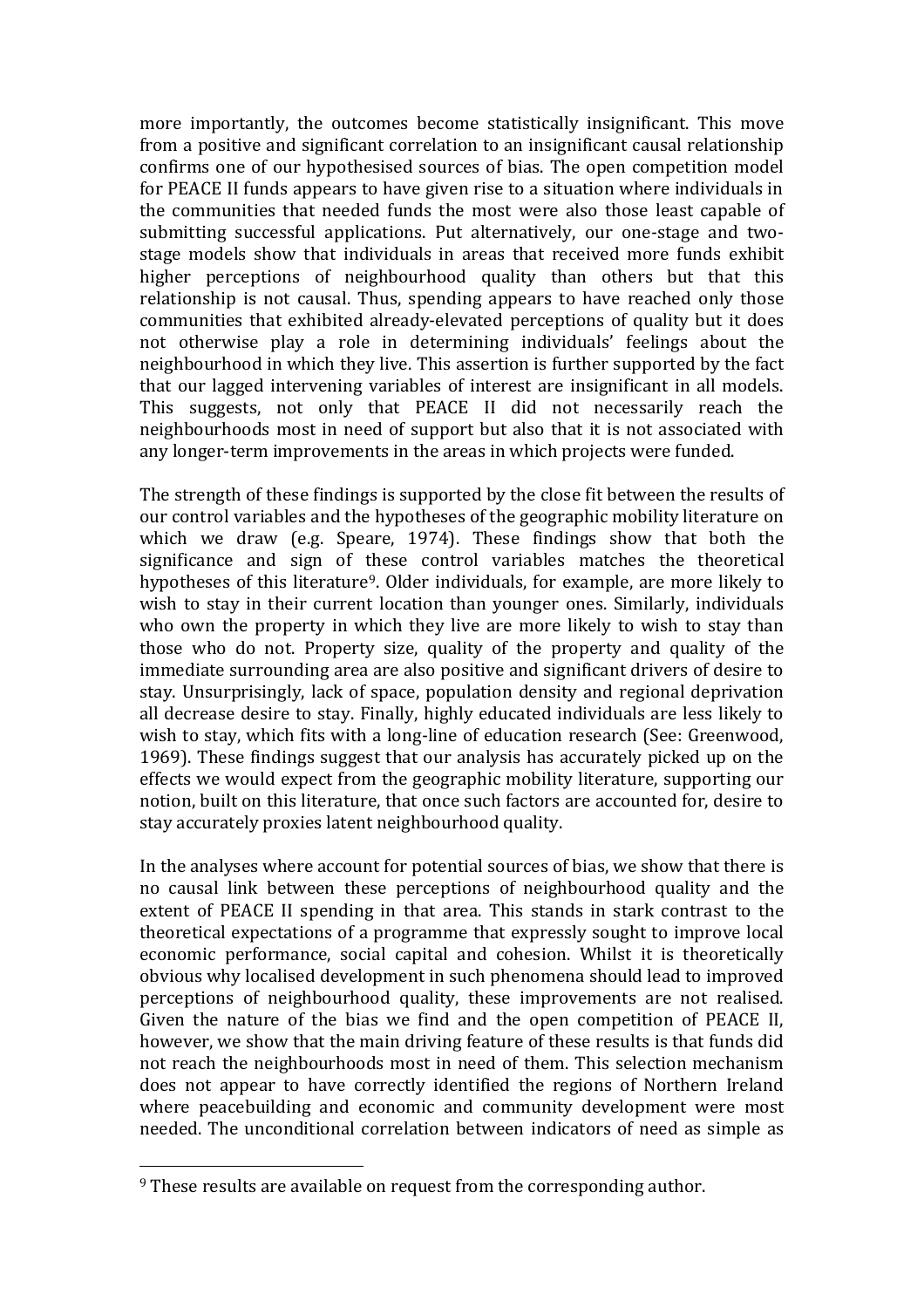regional deprivation, for example, is in the low range. In contrast to this, however, recent research (e.g. Ferguson and Michaelsen, 2013) shows that the most deprived areas in Northern Ireland now are also those that suffered the greatest levels of violence in the past. It is not unlikely that such areas are also expected to have been those in which PEACE II spending was most needed. In such a context, we do not suggest that the funded projects, themselves, were inherently flawed as peacebuilding devices but that there was a problematic disconnect between the criteria that judged the quality of these programmes and information on where they would have the most pronounced impacts.

#### **Conclusion:**

PEACE II was a six-year EU funded programme designed to build on the Track I political process to bring a long-term and sustainable peace to Northern Ireland. Over these six years, approximately  $\epsilon$ 1bn was spent on community-instigated projects with the aim of bringing those communities together and reconciling past differences. Despite the huge outlay, however, official monitoring of the programme's success is, at best, lacking in transparency. Similarly, discussion of the effectiveness of the programme, particularly in a quantitative manner, is almost entirely lacking in the literature. Hitherto, attempts to measure the effectiveness of the projects *ex post* (e.g. NIAS, 2005; Byrne et al., 2009) have entirely failed to directly measure the impact of the programmes on the perceptions of individuals living in the treated regions. This research bridges this gap but shows no significant positive impacts of the programmes when we control for potential sources of biases and other intervening variables.

A cursory glance at recent developments in Northern Ireland may suggest that such a finding is not entirely unexpected. Almost fifteen years after the programme began, inter-community tensions remain prevalent and, whilst improving, economic performance still lags behind mainland Britain. Schooling remains segregated along religious lines and the number of peace walls has actually increased since PEACE II began. Jarman (2012), for example, shows that more have been built since 1998 than were standing when the Good Friday Agreement was signed. Rioting between rival communities is not infrequent, while dissident Republican paramilitary organisations are a growing threat and have carried out a number of fatal and potentially fatal attacks in recent times.

Despite these relatively depressing findings and the pessimistic scenes coming from Northern Ireland, however, our results offer intuition for how the effectiveness of peacebuilding programmes can be improved in the future. More careful consideration must be given, not just to the quality of the projects funded as in PEACE II, but also to the locations that will benefit most from peacebuilding investment. Such identification is not easy. Following the intuition of Fearon et al. (2008), for example, significant complexities arise in measuring phenomena such as community cohesion. By extension, these difficulties are suggestive of the arduous task of identifying where peacebuilding may be required the most. At the same time, success of such interventions could be significantly improved by more accurate methods of determining need. Future interventions, therefore, require a series of metrics that can facilitate this more accurate targeting.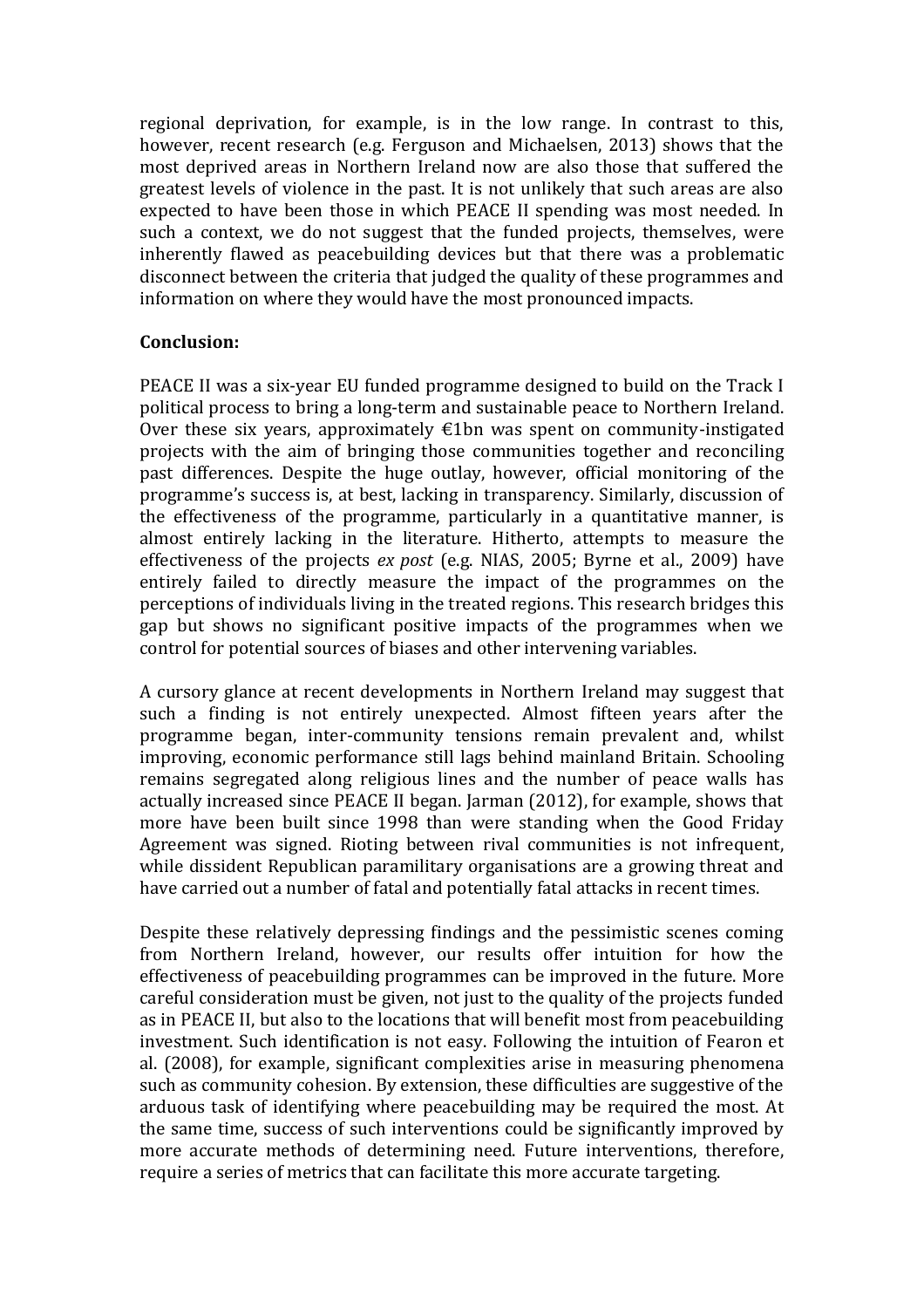In the case of PEACE II, however, our results show that spending did not even reach the areas with the worst observable social issues, such as deprivation. The impact of such a failure is deeply troubling. PEACE II was designed to target areas with the weakest social and community infrastructure. At the same time, successful receipt of funding required communities to come together to submit applications that were judged against a set of objective criteria. It seems likely that areas with the weakest community infrastructure are also the areas least likely to successfully come together in such a way. This direct contraction between the aims of the programme and the administration of funding should offer a stark warning to future peacebuilding programmes. It is almost certain that the open competition method followed prevented funds from reaching the communities they were designed to help, inhibiting success of the programme.

Therefore, whilst the targeted spending of peacebuilding interventions is unlikely to be an inherently bad thing, the outcomes of PEACE II suggest that how spending is targeted must be more carefully considered. The success of targeted spending requires policymakers to accurately determine the areas that will benefit most from intervention, as well as evaluating the quality of the interventions. While accurately determining these areas in an objective manner remains complex, the outcomes of PEACE II suggest that certain methods of administration are more likely to reduce the probability of success. By avoiding methods that could encumber participation by the individuals and communities most in need, success of future programmes will be made more likely.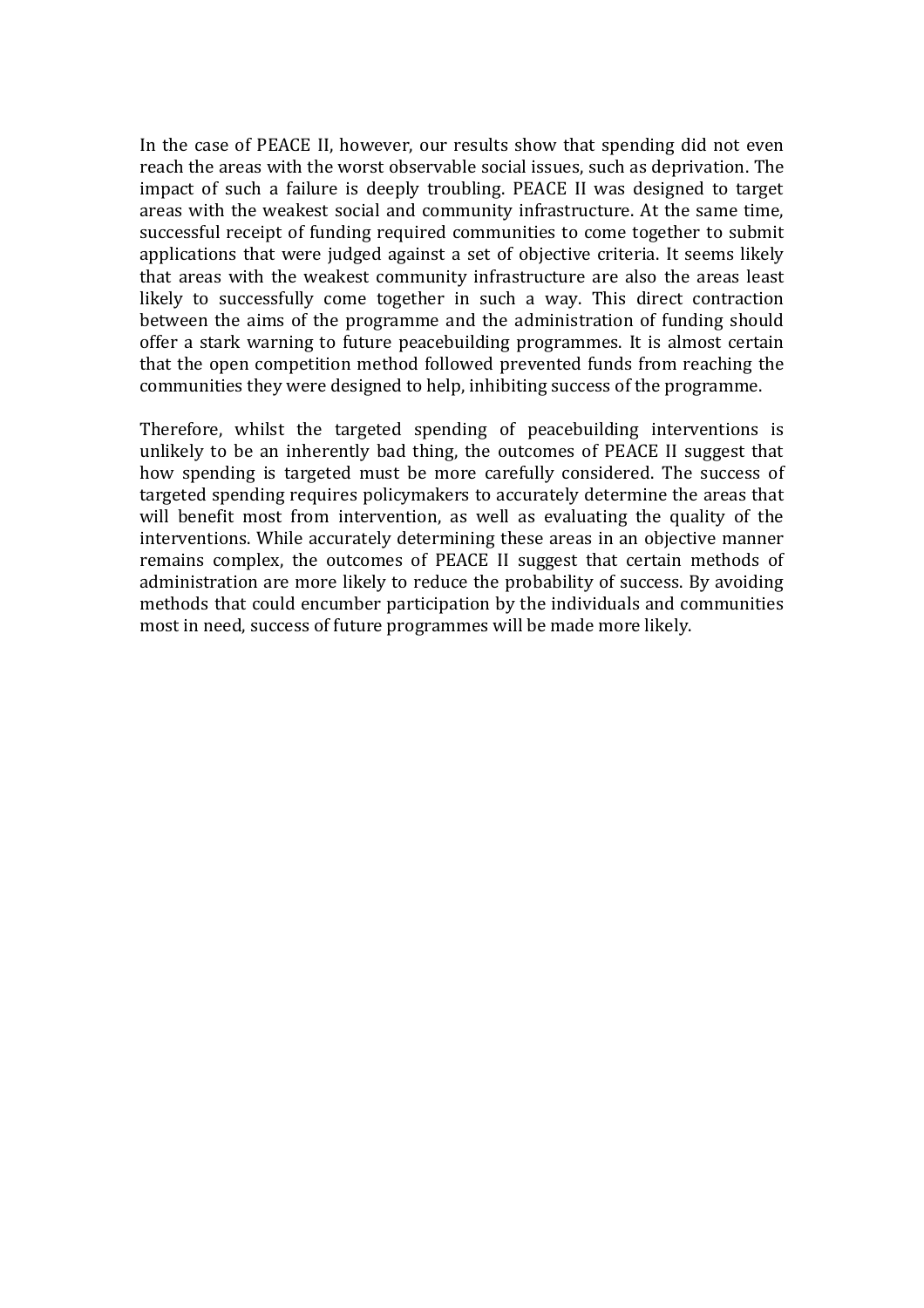#### **References:**

Angrist, J. and J. Pischke (2008). Mostly Harmless Econometrics: An Empiricist's Companion. Princeton University Press, Princeton

ARK Northern Ireland (2001). "The 1998 Referendums." Available online: http://www.ark.ac.uk/elections/fref98.htm

Arthur, P. (2000): "Special Relationships: Britain, Ireland and the Northern Ireland Problem." Blackstaff Press, Belfast

Blattman, C. and J. Annan (2011): "Reintegrating and Employing High-Risk Youth in Liberia: Lessons from a Randomised Evaluation of a Landmine Action Agricultural Training Programme." Povery Action Document Available Online: http://www.poverty-action.org/sites/default/files/blattman\_annan\_excom\_reintegration\_ipa\_liberia\_1.pdf

Böheim, R and M. Taylor (2003): "Tied Down or Room to Move? Investigating the Relationships Between Housing Tenure, Employment Status and Residential Mobility in Britain." Scottish Journal of Political Economy **49**(4): 369-392

Buchanan, S. (2008): "Transforming Conflict in Northern Ireland and the Border Counties: Some Lessons from the Peace Programmes on Participative Democracy." Irish Political Studies **23**(3): 387-409

Byrne, S., J. Arnold, E. Fissuh, K. Standish, C. Irvine and P. Tennent (2009): "The EU PEACE II Fund and the International Fund for Ireland: Nurturing Cross-Community Contact and Reconciliation in Northern Ireland." Geopolitics **14**(4): 630-652

Clark, W. and Y. Huang (2004): "Linking Migration and Mobility: Individual and Contextual Effects in Housing Markets in the UK." Regional Studies **38**(6): 617- 628

Darby, J. (1995): "Conflict in Northern Ireland: A Background Essay." In S. Dunn (Ed) *Facets of the Conflict in Northern Ireland*. Macmillan Press, London

[Darby, J. \(2003\): "Northern Ireland: The Background to the Peace Process." CAIN:](Darby,%20J.%20(2003):%20)  [http://cain.ulst.ac.uk/events/peace/darby03.htm](Darby,%20J.%20(2003):%20)

Fearon, J., M. Humphreys and J. Weinstein (2008): "Can Development Aid Contribute to Social Cohesion after Civil War? Evidence from a Field Experiment in Post-Conflict Liberia." American Economic Review: Papers and Proceedings **99**(2): 287-291

Ferguson, N. and M. Michaelsen (2013): "The Legacy of Conflict: Regional Deprivation and School Performance in Northern Ireland." IZA Discussion Paper No. 7489, July 2013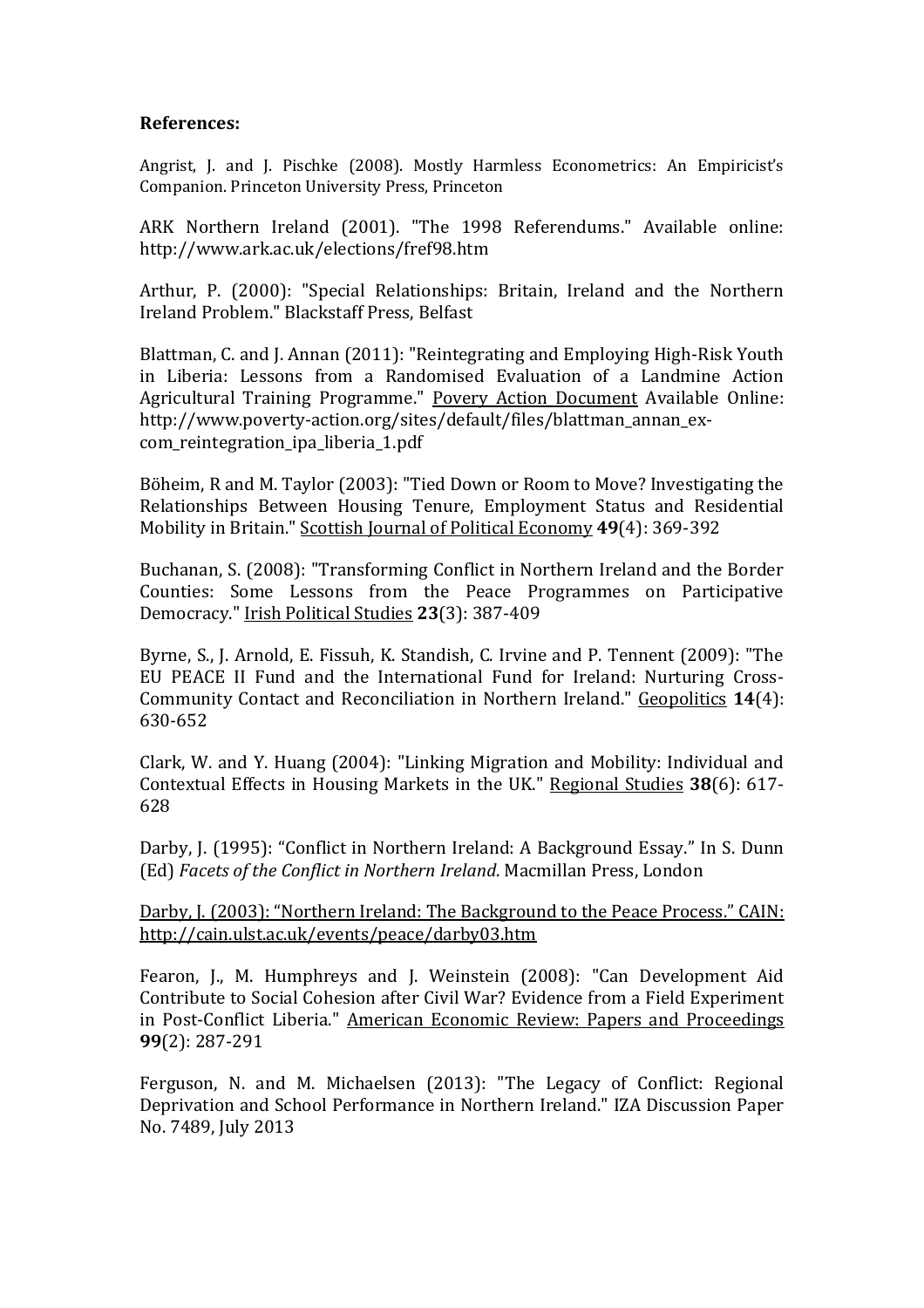Ferguson, N. (2012): "A Duration Analysis of Terrorist Strategy in Domestic Conflict: Evidence from Northern Ireland, 1971 – 1994" Economics of Security Working Paper 68, Berlin

[Fitzduff, M. and L. O'Hagan \(2009\): "The Northern Ireland Troubles." INCORE](Fitzduff,%20M.%20and%20L.%20O)  [Background Paper. CAIN: http://cain.ulst.ac.uk/othelem/incorepaper.htm](Fitzduff,%20M.%20and%20L.%20O)

Gaarder, M. and J. Annan (2013): "Impact Evaluation of Conflict Prevention and Peacebuilding Interventions." Policy Research Working Paper No. 6496. World Bank, Washington DC.

Gilligan, M., E Mvukiyehe and C. Samii (2013): "Reintegrating Ex-Rebels into Civilian Life: Quasi-Experimental Evidence from Burundi." Journal of Conflict Resolution **57**(4): 598-626

Greenwood, M. (1969): "An Analysis of the Determinants of Geographic Labour Mobility in the United States." The Review of Economics and Statistics **51**(2): 189-194

Hayward, K. (2007a): "Building on the EU's Legacy: Cross-Border Cooperation in Ireland." Administration **55**(3): 51-74

Hayward, K. (2007b): "Mediating the European Ideal: Cross-Border Programmes and Conflict Resolution on the Island of Ireland." Journal of Common Market Studies **45**(3): 675-693

Honaker, J. (2010): "Unemployment and Violence in Northern Ireland: A Missing Data Model for Ecological Inference." Working Paper

Malhotra, D. and S. Liyange (2005): "Long-Term Effects of Peace Workshops in Protracted Conflicts." Journal of Conflict Resolution **49**(6): 908-924

NISRA (2005): "Attitudinal Survey: A NISRA Report for the Distinctiveness Working Group, PEACE II Monitoring Committee." Available online: http://www.seupb.eu/Libraries/PEACE\_Programme\_Evaluations/Attitudinal.sfl b.ashx

O'Dowd, L. and C. McCall (2007): "The Voluntary Sector: Promoting Peace and Cooperation." In J. Coakley and L. O'Dowd (Eds) *Crossing the Border: New Relationships Between Northern Ireland and the Republic of Ireland.* Irish Academic Press, Dublin

Speare, A. (1974): "Residential Satisfaction as an Intervening Variable in Residential Mobility." Demography **11**(2): 173-188

Sutton, M. (1994): "Bear in Mind these Dead: An Index of Deaths from the Conflict in Ireland." Beyond the Pale Publications, Belfast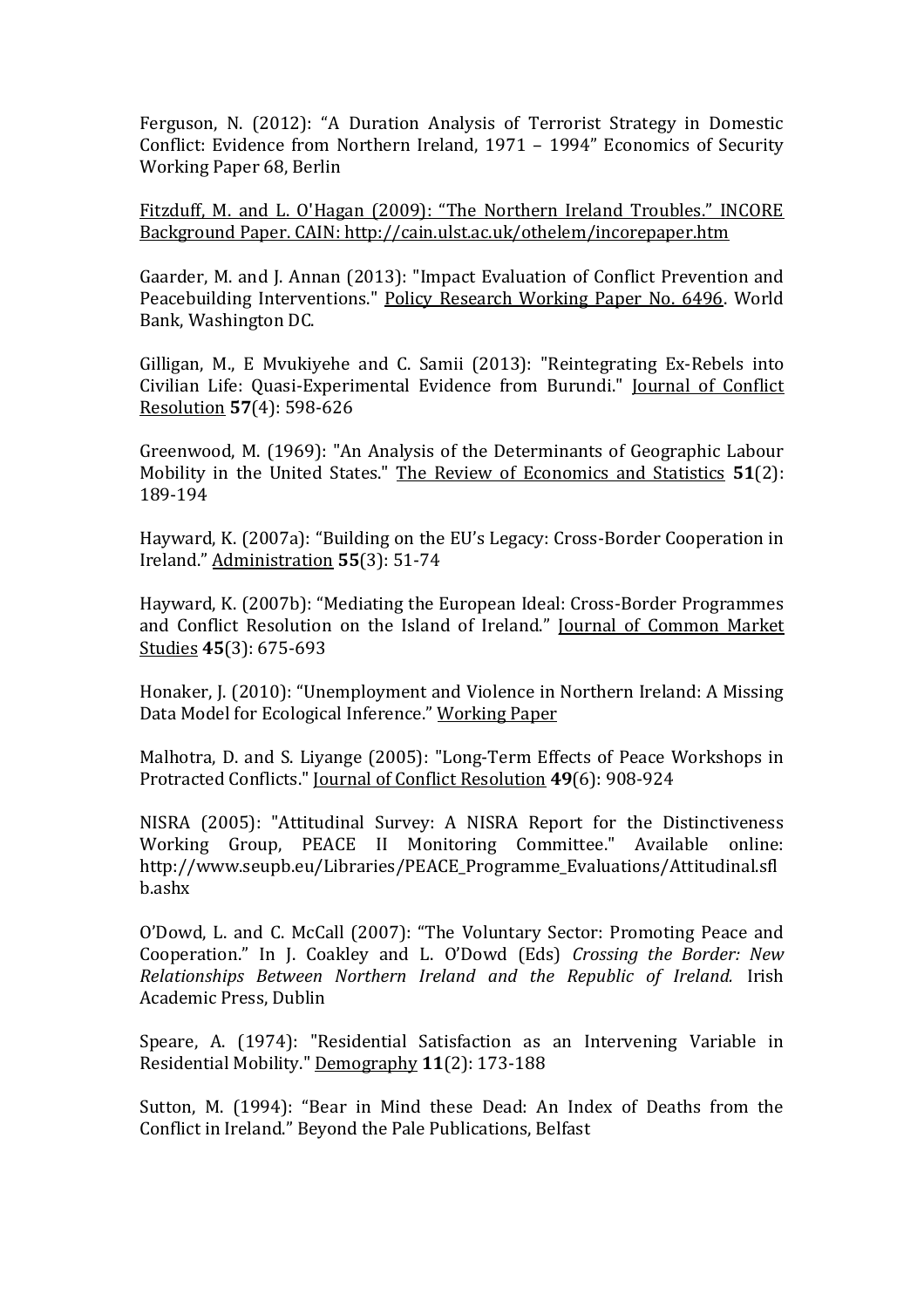Tannam, E. (2006): "Cross Border Cooperation Between Northern Ireland and the Republic of Ireland: Neo-Functionalism Revisited." The British Journal of Politics and International Relations **8**(2): 256-276

Tannam, E. (2007): "Public Policy: The EU and the Good Friday Agreement." In J. Coakley and L. O'Dowd (Eds) *Crossing the Border: New Relationships Between Northern Ireland and the Republic of Ireland.* Irish Academic Press, Dublin

Zaiceva, A and K. Zimmermann (2009): "Scale, Diversity and Determinants of Labour Migration in Europe." Oxford Review of Economic Policy **24**(3): 428-452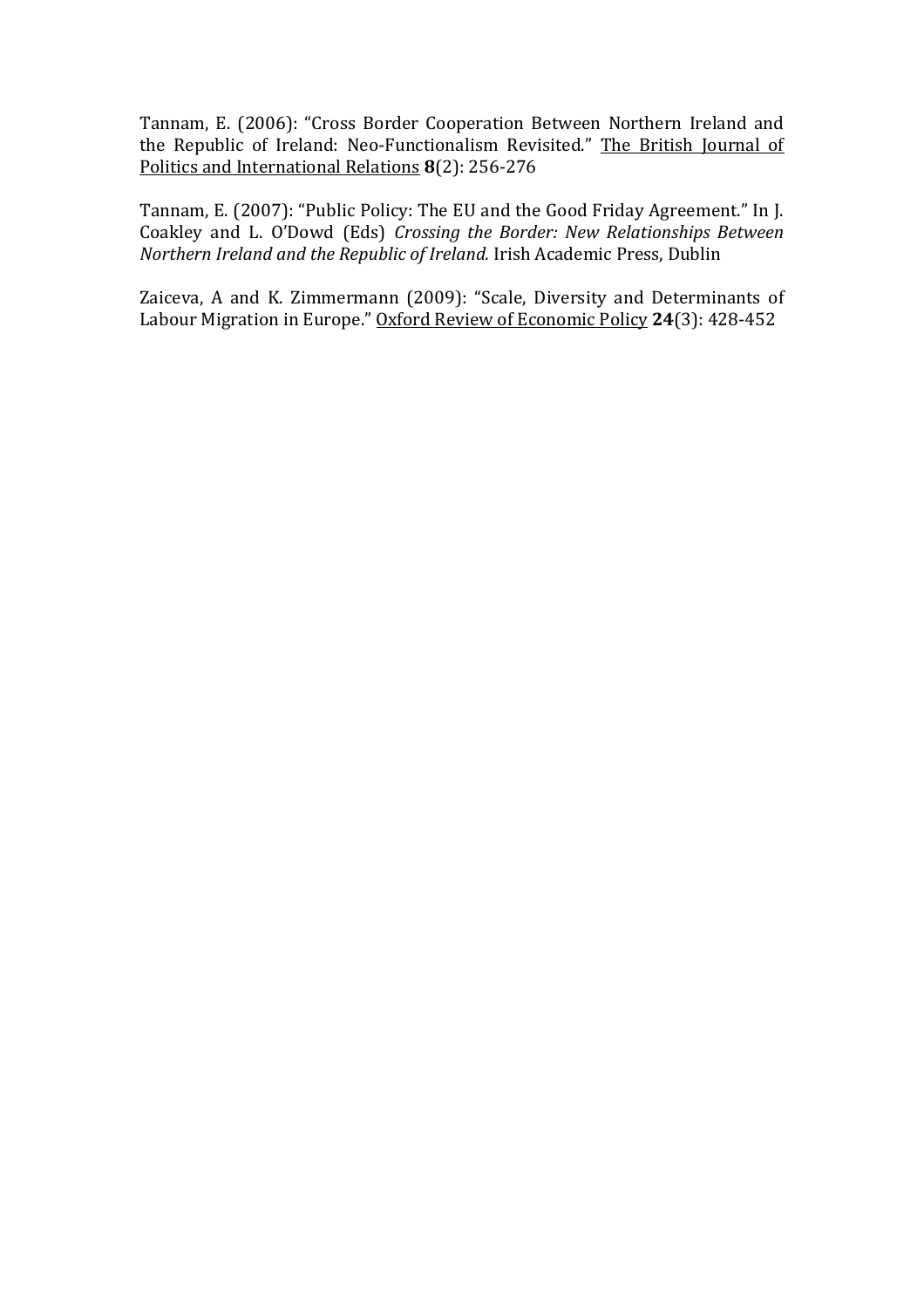| Table 1: Effect of Total Expenditure |  |
|--------------------------------------|--|
|--------------------------------------|--|

|                     |                 | (1)          | (2)          | (3)          | (4)          | (5)          | (6)          |
|---------------------|-----------------|--------------|--------------|--------------|--------------|--------------|--------------|
|                     |                 | <b>RE</b>    | <b>RE</b>    | <b>RE</b>    | RE2SLS       | RE2SLS       | RE2SLS       |
| <b>VARIABLES</b>    | <b>CONTROLS</b> |              |              |              |              |              |              |
|                     |                 |              |              |              |              |              |              |
| total spend         |                 | 9.76E-09**   | 1.07E-08**   | 1.19E-08***  | $-1.54E-07$  | $-8.31E-08$  | $-2.97E-07$  |
|                     |                 | $(4.42E-09)$ | $(4.39E-09)$ | $(4.43E-09)$ | $(1.91E-07)$ | $(1.87E-07)$ | $(3.25E-07)$ |
| lagged spend        |                 | $-2.64E-09$  | $-1.79E-09$  | $-1.04E-09$  | 2.93E-08     | 1.66E-08     | 1.02E-07     |
|                     |                 | $(2.35E-09)$ | $(2.32E-09)$ | $(2.39E-09)$ | $(7.25E-08)$ | $(7.01E-08)$ | $(1.17E-07)$ |
|                     | Individual      | <b>YES</b>   | <b>YES</b>   | <b>YES</b>   | <b>YES</b>   | <b>YES</b>   | <b>YES</b>   |
|                     | House & Environ | <b>NO</b>    | <b>YES</b>   | <b>YES</b>   | <b>NO</b>    | <b>YES</b>   | <b>YES</b>   |
|                     | Regional        | <b>NO</b>    | <b>NO</b>    | <b>YES</b>   | <b>NO</b>    | NO.          | <b>YES</b>   |
|                     |                 |              |              |              |              |              |              |
| Individuals         |                 | 1704         | 1704         | 1704         | 1704         | 1704         | 1704         |
| <b>Observations</b> |                 | 11664        | 11664        | 11664        | 11664        | 11664        | 11664        |

Standard errors in parenthesis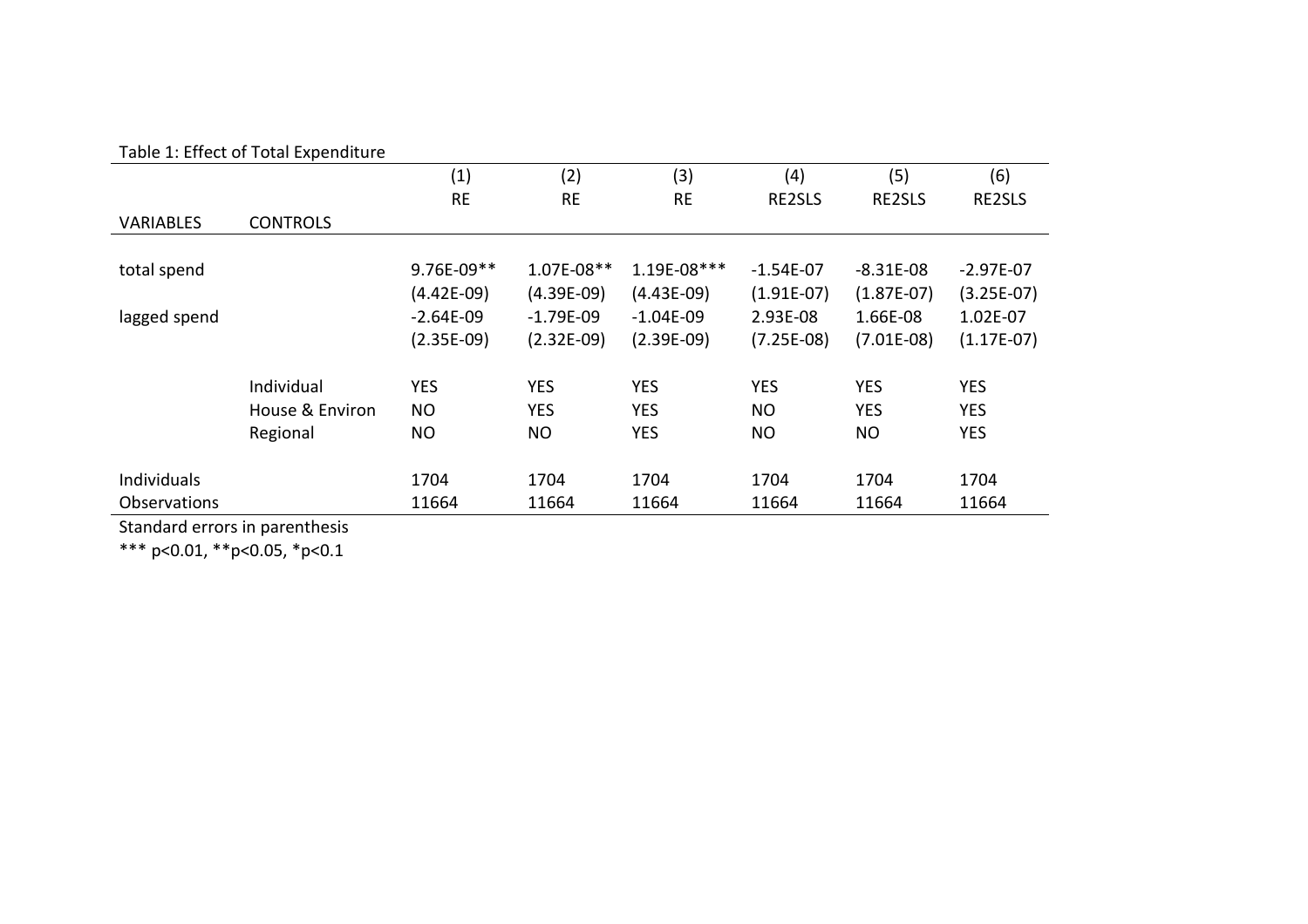#### Table 2: Effect of Total Number of Projects

|                     | Table 2. Lifect of Total Natilber of Flojects |              |              |              |            |            |            |
|---------------------|-----------------------------------------------|--------------|--------------|--------------|------------|------------|------------|
|                     |                                               | (1)          | (2)          | (3)          | (4)        | (5)        | (6)        |
|                     |                                               | <b>RE</b>    | <b>RE</b>    | <b>RE</b>    | RE2SLS     | RE2SLS     | RE2SLS     |
| <b>VARIABLES</b>    | <b>CONTROLS</b>                               |              |              |              |            |            |            |
|                     |                                               |              |              |              |            |            |            |
| total projects      |                                               | 1.61E-03     | 2.38E-03     | 3.16E-03*    | $-0.088$   | $-0.049$   | $-0.165$   |
|                     |                                               | $(1.65E-03)$ | $(1.63E-03)$ | $(1.6E-03)$  | (0.078)    | (0.074)    | (0.214)    |
| lagged projects     |                                               | $-1.29E-03$  | $-6.52E-04$  | $-2.83E-05$  | 0.026      | 0.015      | 0.062      |
|                     |                                               | $(8.59E-04)$ | $(8.47E-04)$ | $(8.92E-04)$ | (0.032)    | (0.029)    | (0.082)    |
|                     | Individual                                    | <b>YES</b>   | <b>YES</b>   | <b>YES</b>   | <b>YES</b> | <b>YES</b> | <b>YES</b> |
|                     | House & Environ                               | <b>NO</b>    | <b>YES</b>   | <b>YES</b>   | <b>NO</b>  | <b>YES</b> | <b>YES</b> |
|                     | Regional                                      | NO.          | <b>NO</b>    | <b>YES</b>   | NO.        | <b>NO</b>  | <b>YES</b> |
|                     |                                               |              |              |              |            |            |            |
| Individuals         |                                               | 1704         | 1704         | 1704         | 1704       | 1704       | 1704       |
| <b>Observations</b> |                                               | 11664        | 11664        | 11664        | 11664      | 11664      | 11664      |

Standard errors in parenthesis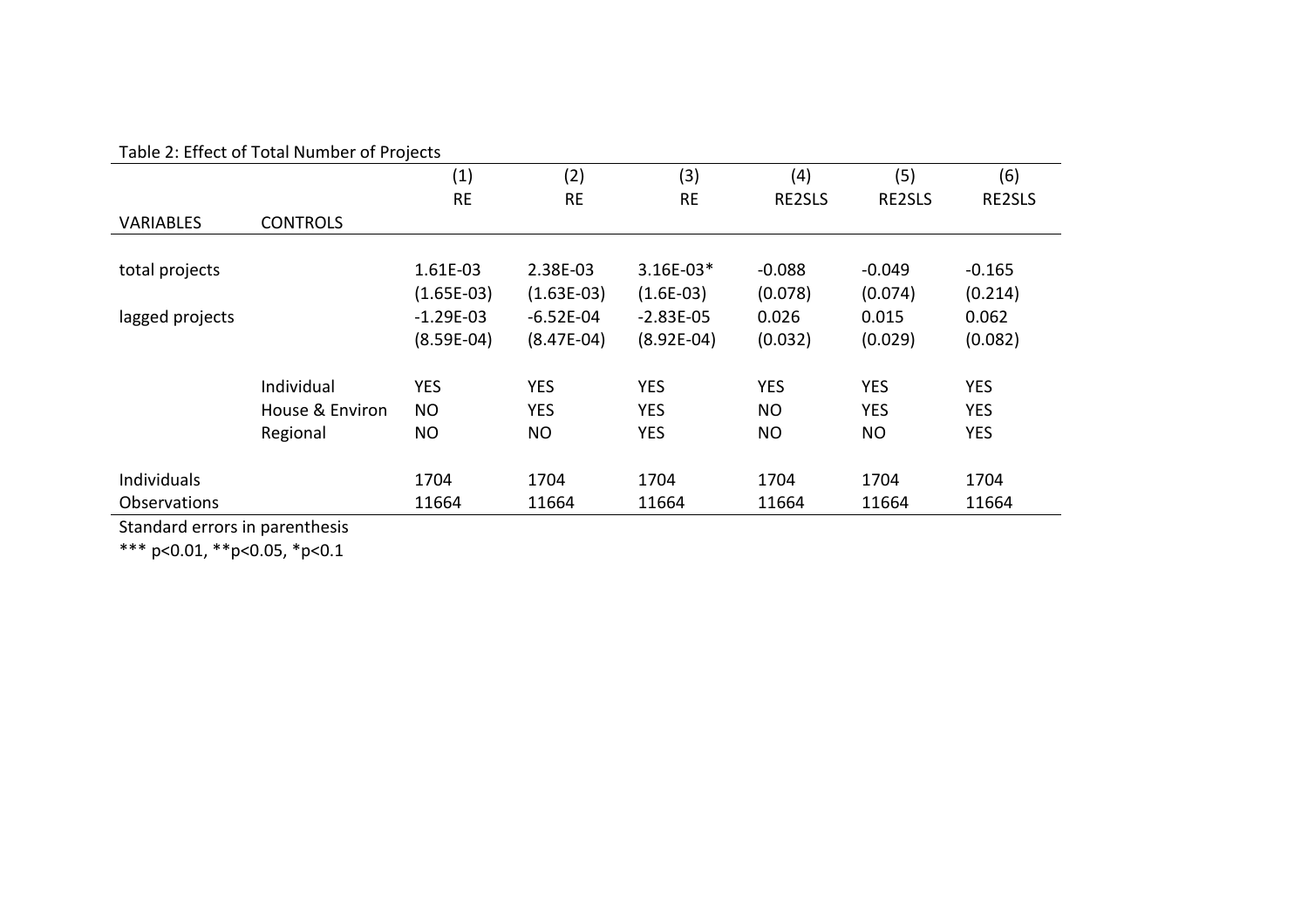## **Appendix A**

| <b>INGLIGATION</b> AND INTERNATION |                 |              |              |
|------------------------------------|-----------------|--------------|--------------|
|                                    |                 | (1)          | (2)          |
|                                    |                 | <b>RE</b>    | <b>RE</b>    |
| <b>VARIABLES</b>                   | <b>CONTROLS</b> |              |              |
|                                    |                 |              |              |
| total spend                        |                 | 1.22E-08***  |              |
|                                    |                 | $(4.48e-09)$ |              |
| lagged spend                       |                 | $-8.21E-10$  |              |
|                                    |                 | $(2.46E-09)$ |              |
| total projects                     |                 |              | $0.0032*$    |
|                                    |                 |              | (0.0017)     |
| lagged projects                    |                 |              | $(1.69E-05)$ |
|                                    |                 |              | $(9.2E-04)$  |
| deaths                             |                 | 5.5E-04      | 5.5E-04      |
|                                    |                 | $(9.1E-04)$  | $(9.1E-04)$  |
| sideaths                           |                 | $-2.4962$    | $-2.3097$    |
|                                    |                 | (2.2044)     | (2.1930)     |
|                                    |                 |              |              |
|                                    | individual      | <b>YES</b>   | <b>YES</b>   |
|                                    | house & environ | <b>YES</b>   | <b>YES</b>   |
|                                    | regonal         | <b>YES</b>   | <b>YES</b>   |
| Individuals                        |                 | 1704         | 1704         |
|                                    |                 |              |              |
| Observations                       |                 | 11664        | 11664        |
| Standard errors in parenthesis     |                 |              |              |

Table 3: One-Stage Analysis with Instruments Included as Independent Variables